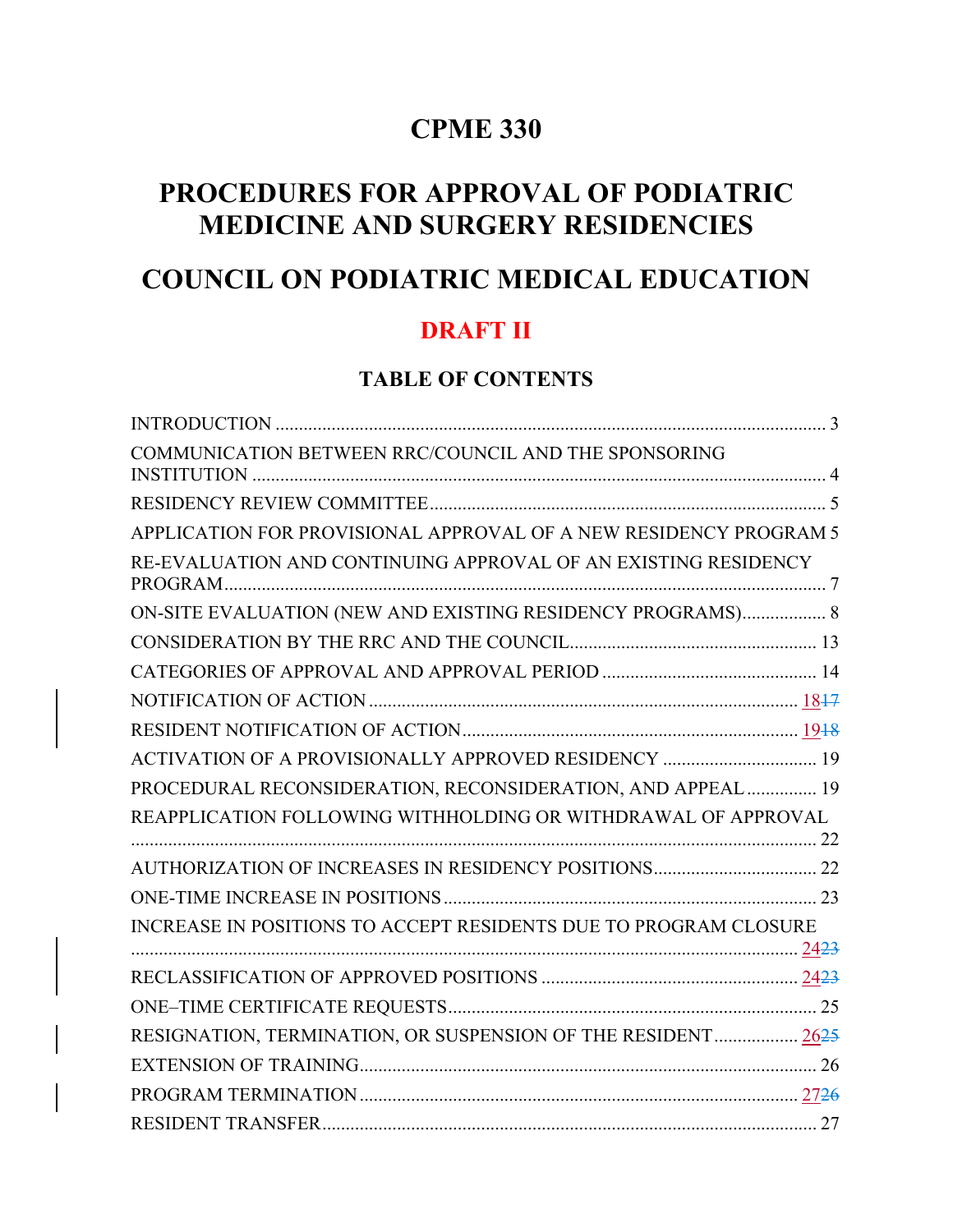| MULTIPLE RESIDENT TRANSFERS DUE TO PROGRAM CLOSURE  2928 |  |
|----------------------------------------------------------|--|
|                                                          |  |
|                                                          |  |
|                                                          |  |
|                                                          |  |
|                                                          |  |
|                                                          |  |
|                                                          |  |
|                                                          |  |
|                                                          |  |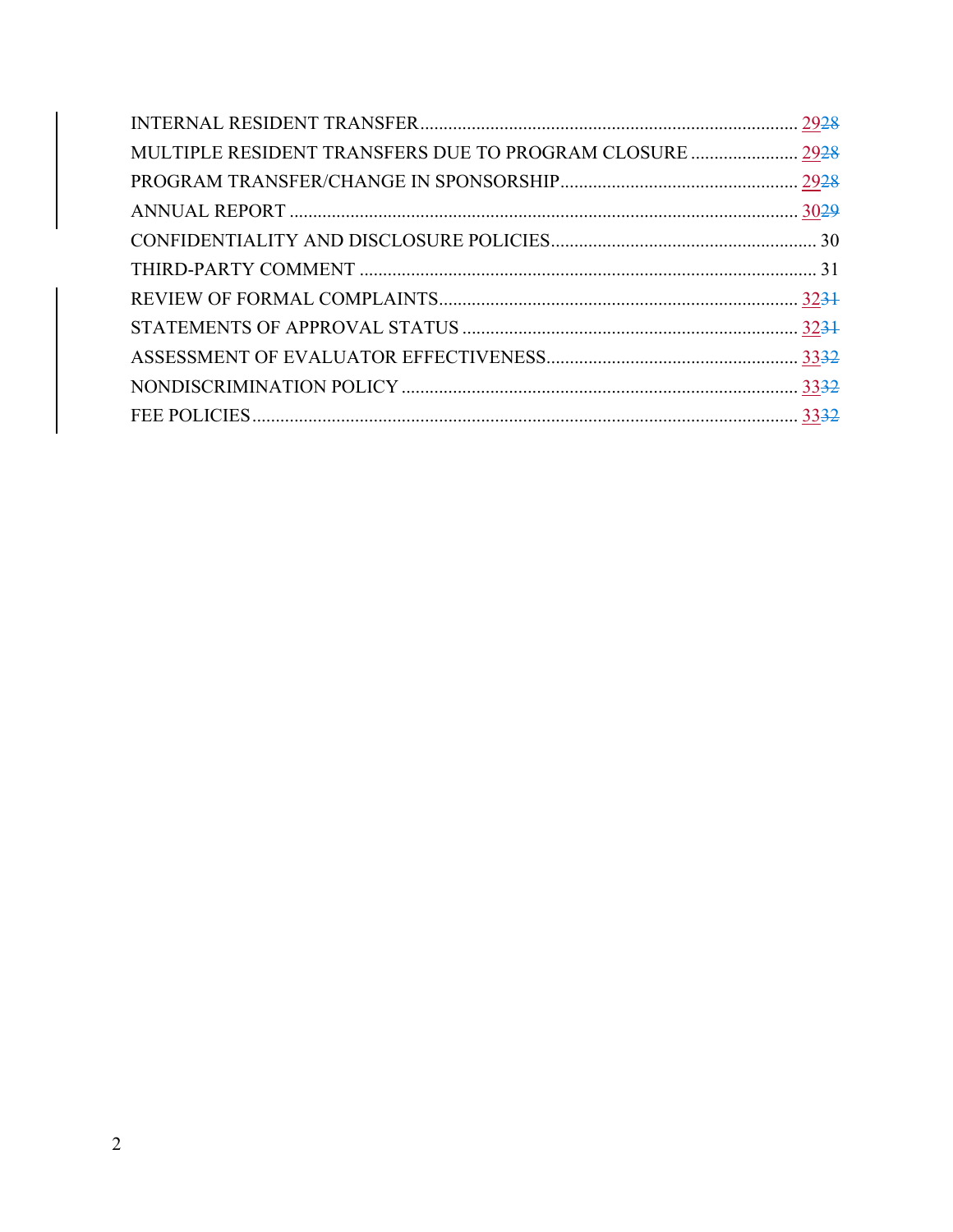### **INTRODUCTION**

The Council on Podiatric Medical Education (CPME) is an autonomous, professional accrediting agency designated by the American Podiatric Medical Association (APMA) to serve as the accrediting agency in the profession of podiatric medicine. The Council evaluates, accredits, and approves educational institutions and programs. The scope of the Council's approval activities extends to institutions throughout the United States and its territories and Canada.

The mission of the Council is to promote the quality of graduate education, postgraduate education, certification, and continuing education. By confirming these programs meet established standards and requirements, the Council serves to protect the public, podiatric medical students, and doctors of podiatric medicine.

The Council was established by the APMA House of Delegates in 1918 and charged with formulating educational standards. The Council began accrediting colleges of podiatric medicine in 1922. The Council conducted its first residency evaluation in 1964.

The Council has been authorized by APMA to approve institutions that sponsor residency programs demonstrating and maintaining compliance with the standards and requirements published in CPME 320, *Standards and Requirements for Approval of Residencies in Podiatric Medicine and Surgery*. Podiatric residency approval is based on programmatic evaluation and periodic review by the Residency Review Committee (RRC) and the Council. The American Board of Foot and Ankle Surgery (ABFAS) and the American Board of Podiatric Medicine (ABPM) collaborate with the RRC and the Council in evaluating residencies.

"Approval" is the recognition accorded residencies that are determined to be in substantial compliance with established standards and requirements. The approval process related to a residency is essentially a six-step process, involving: (1) development of application and/or preevaluation materials documenting the ability of the program to comply with the Council's standards and requirements; (2) on-site evaluation conducted at the institution, at which time the application and/or pre-evaluation materials are validated by an evaluator or evaluation team appointed by the Council; (3) subsequent review by the RRC of findings identified in the report of the on-site evaluation and any information that the program provides following the visit; (4) an approval recommendation from the RRC to the Council; (5) determination of approval status by the Council; and (6) periodic follow-up of progress in improving the quality of the program. Procedural reconsideration, reconsideration, and appeal of a proposed adverse approval action are available as described in this document.

Recommendations and decisions relative to the approval process for residencies are the sole responsibilities of the RRC and/or the Council, as indicated in this publication. Neither Council staff, on-site evaluators, individual members of the RRC or the Council, nor any other agent of the RRC or the Council is empowered to make or modify approval recommendations or decisions.

Prior to adoption, all Council policies, procedures, standards, and requirements are disseminated widely in order to obtain information regarding how the Council's community of interest may be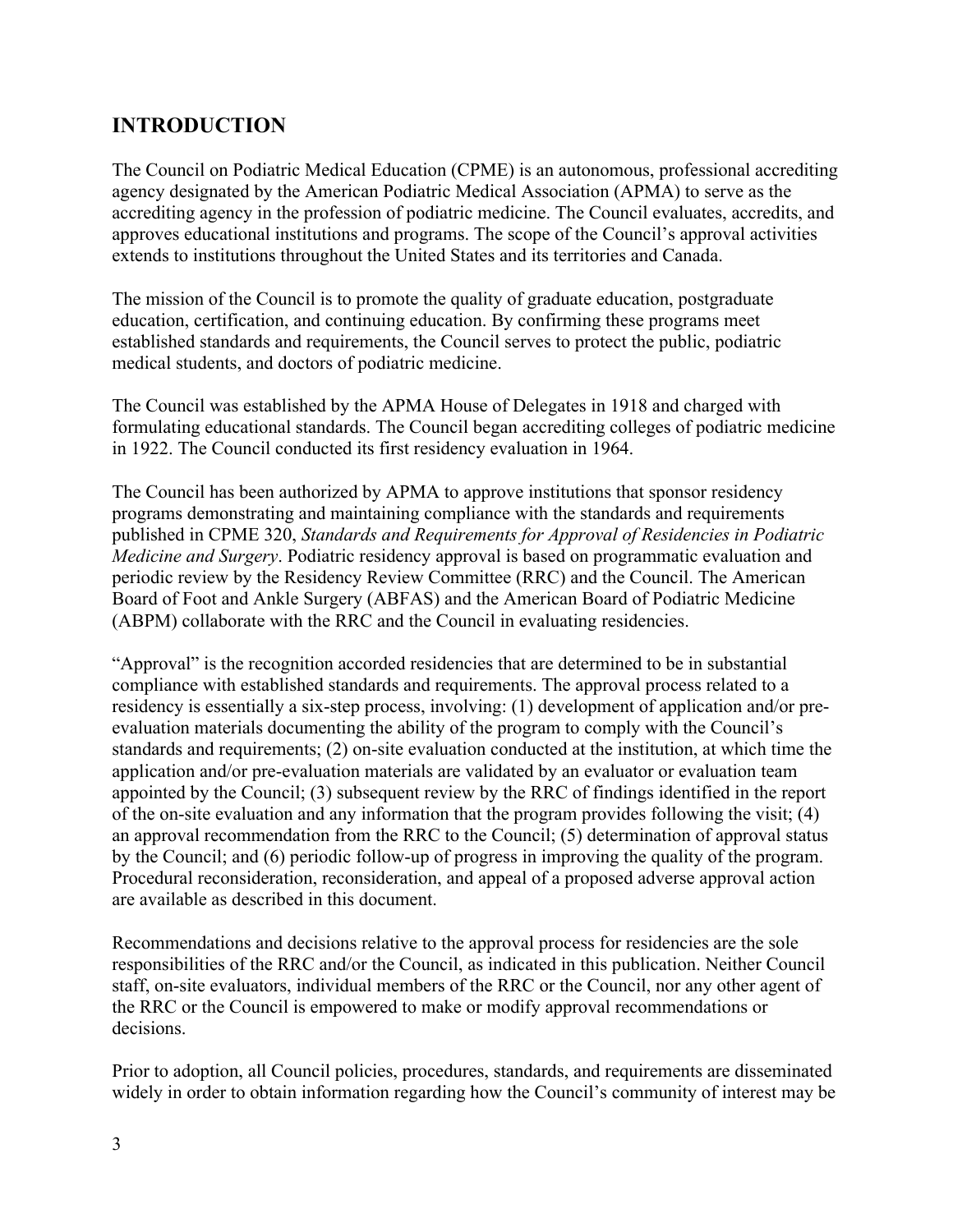affected.

The following evaluation/approval procedures have been developed to assist residencies in preparing for initial or continuing approval and to guide the RRC and the Council in their deliberations concerning the approval of residencies.

Throughout this publication, the use of the terms "institution" and "program" is premised on the idea that the program exists within and is sponsored by an institution.

### **COMMUNICATION BETWEEN RRC/COUNCIL AND THE SPONSORING INSTITUTION**

Both the sponsoring institution and the program director are responsible for administering the residency program. Standards 1–4 in CPME publication 320 are institutional standards, and compliance with these standards is the responsibility of the sponsoring institution. Standards 5–7 are program-specific standards, and compliance with these standards is the responsibility of the program director.

The RRC and the Council have adopted the following general policies related to communication with an institution sponsoring a residency. Information related to specific correspondence (e.g., notification of approval actions) appears in the pertinent sections of this document.

The RRC and the Council require that the program's director is the individual responsible for submitting all materials to Council staff related to all application, on-site evaluation, and approval processes. All materials submitted by the sponsoring institution must be submitted on media as determined by the Council or its committees accompanied by a cover letter signed by the program director. Signatures may be electronic or handwritten. The RRC, the Council, and evaluators will not consider unsigned or unverified correspondence, resident logs, and/or resident evaluation forms. Such materials do not document review and validation by the director. Unsigned or unverified correspondence or residency materials will be returned to the program director; submission of such materials may adversely affect the approval status of the residency.

All correspondence and inquiries must be directed to the Council office. Use of other channels of communication may delay the processing of information submitted by the sponsoring institution and result in inconvenience to the institution.

The RRC and the Council email correspondence to the program director at the director's preferred email address indicated on the institution's application and/or most recent annual or pre-evaluation report. The institution's chief administrative officer (CAO) or designated institutional official (DIO) is copied on all correspondence. For a co-sponsored program, the Council send correspondence to the email address of the institution at which the program director is based (although administrators of all co-sponsoring institutions will receive copies of correspondence from the Council).

The sponsoring institution is responsible for informing the Council office in writing within 30 calendar days of substantive changes in the program. The program director or administrative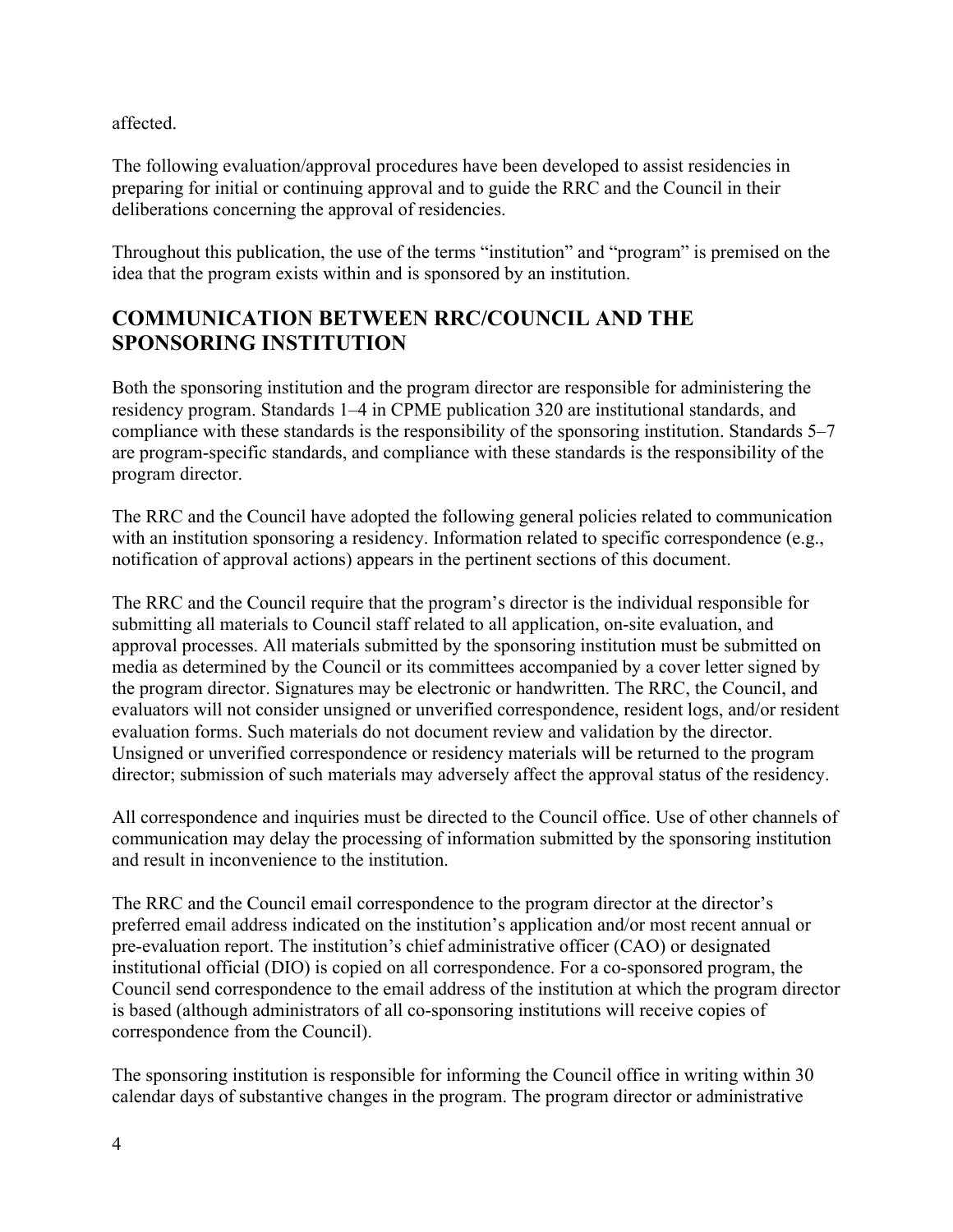staff must inform the Council of changes in areas including, but not limited to, sponsorship, appointment of a new program director, or appointment of a new chief administrative officer.

The Council's residency documents and forms are available on the Council's website (www.cpme.org), including proposed changes to Council documents (standards, requirements, and procedures) with a request for comments by a specific deadline. When the RRC or the Council develops a policy (e.g., interpretation of a particular requirement in a Council or RRC document), the policy is published on CPME's website.

Administration of the residency program falls directly under the purview of the program director and the institution's chief administrative officer or designated institutional official. As such, formal communication with CPME will always include these individuals. Communication with the administrative staff/program coordinator is not part of the formal communication process. The program director is ultimately responsible for administration of the program.

### **RESIDENCY REVIEW COMMITTEE**

The RRC is responsible for determining eligibility of applicant institutions for initial on-site evaluation, authorizing increases in or reclassification of residency positions, and recommending to the Council approval of residency programs. The RRC reviews reports of on-site evaluations, progress reports, and other requested information submitted by sponsoring institutions. The RRC may modify its own policies and/or recommend to the appropriate ad hoc committee modifications in standards, requirements, and procedures for residency program evaluation and approval.

Composition of the RRC includes two representatives each from ABFAS and ABPM (selected by these organizations and confirmed by the Council), two representatives from the Council of Teaching Hospitals (COTH) of the American Association of Colleges of Podiatric Medicine (selected by AACPM and confirmed by the Council), two representatives from residency programs at large (selected by the Council), and at least two Council members.

**Although the RRC is the joint responsibility of various organizations, the Council and its staff administer the affairs of the RRC. Appropriate agreements and financial compensation are arranged among the participating organizations for the administration of the RRC.** 

### **APPLICATION FOR PROVISIONAL APPROVAL OF A NEW RESIDENCY PROGRAM**

#### **Submission of the Application**

The Council encourages the applicant institution to contact Council staff early in the developmental stages of the program should questions arise related to the Council's standards, requirements, and procedures.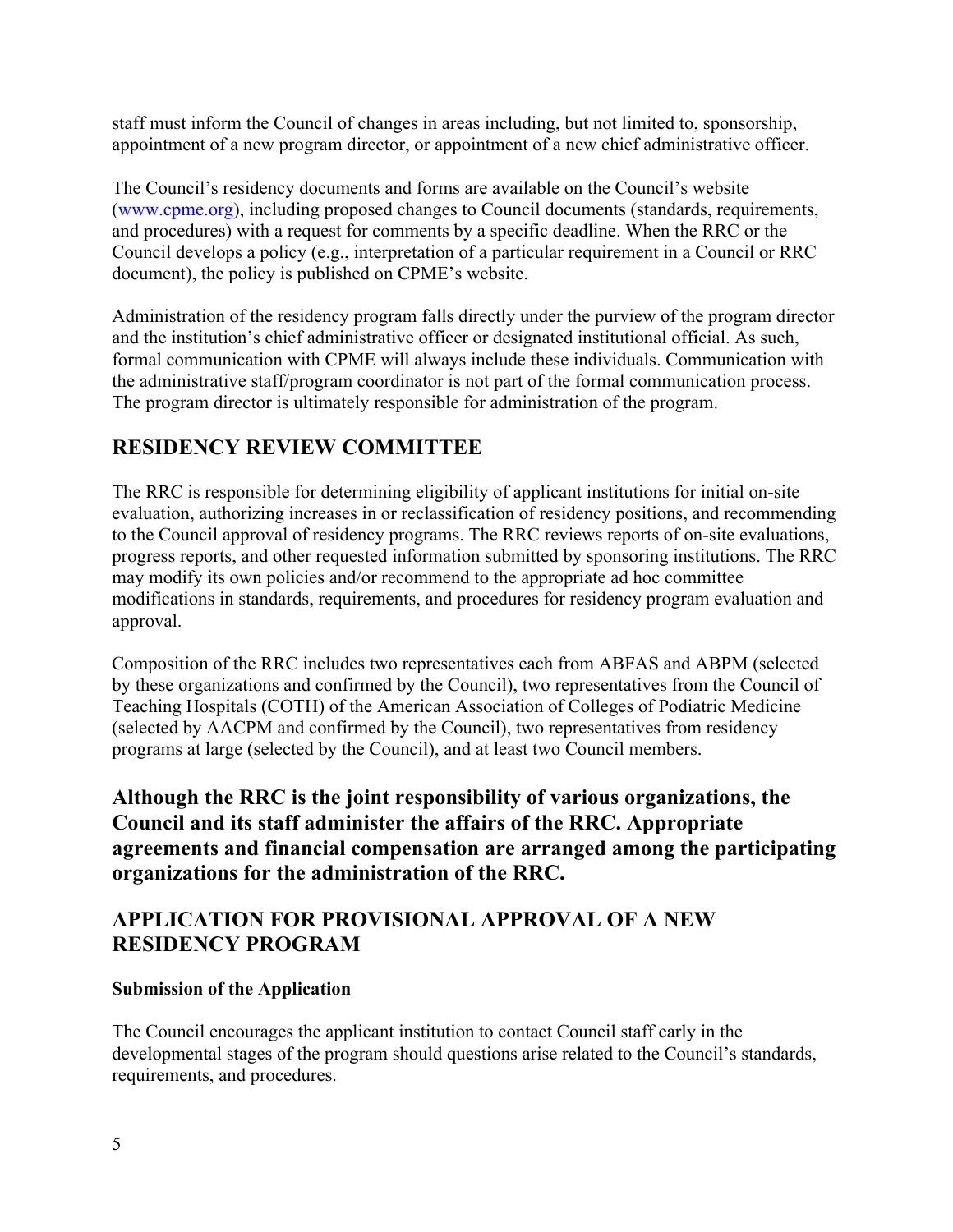The Council recognizes that programs seeking approval do so voluntarily. Therefore, the burden of proof regarding compliance with Council standards and requirements is the responsibility of the sponsor. Submission of a new application may be required when an approved sponsoring institution or residency has undergone a change so substantial that it is essentially a new institution or program.

The applicant institution must be in operation for at least 12 months before applying for approval to assure that sufficient resources are available for the program. The institution must have an active podiatric and/or foot and ankle service prior to applying for approval.

An institution seeking approval of a new podiatric residency is required to submit an application fee and CPME form 309, *Application for Provisional Approval*, and required supplementary documentation (see Fee Policies). **The application must be submitted prior to activation of the residency.** The process for submission of the application through determination of an approval action by the Council may require 9–12 months or more**.** 

Council staff reviews the application for completeness. If the application is considered to be incomplete, Council staff corresponds with the program director and specifies the information required to complete the application. If the application, supplementary documentation, and fee are in order, Council staff forwards the institution's application to the RRC for determination of eligibility for on-site evaluation.

If the sponsoring institution ascertains that it has the capability to train more residents than the number indicated on the application, the institution must amend its application. This amendment must occur **before** eligibility for on-site evaluation has been determined. The program director must inform the Council office of the institution's intention and provide appropriate documentation substantiating the ability of the program to increase its proposed number of positions. Council staff will include this information in the materials to be presented to the RRC once the application is complete. (Alternatively, the sponsoring institution may request an increase in or reclassification of positions following the granting of provisional approval; see Authorization of Increases in Residency Positions.)

#### **Determination of Eligibility for On-site Evaluation**

The RRC considers the application for provisional approval by e-ballot, virtual meeting/ conference call, or at one of its meetings.

The RRC reviews the application to determine whether the new residency is eligible for on-site evaluation. In determining eligibility, the RRC will not consider a number of resident positions other than that for which the institution has applied. The RRC has the prerogative of taking no action on the application in order to request further information from the sponsoring institution and/or to discuss the application during a subsequent virtual meeting/conference call or upcoming meeting.

When the RRC determines a new residency is eligible for on-site evaluation, this status indicates the institution appears to be developing a residency that has the potential for meeting the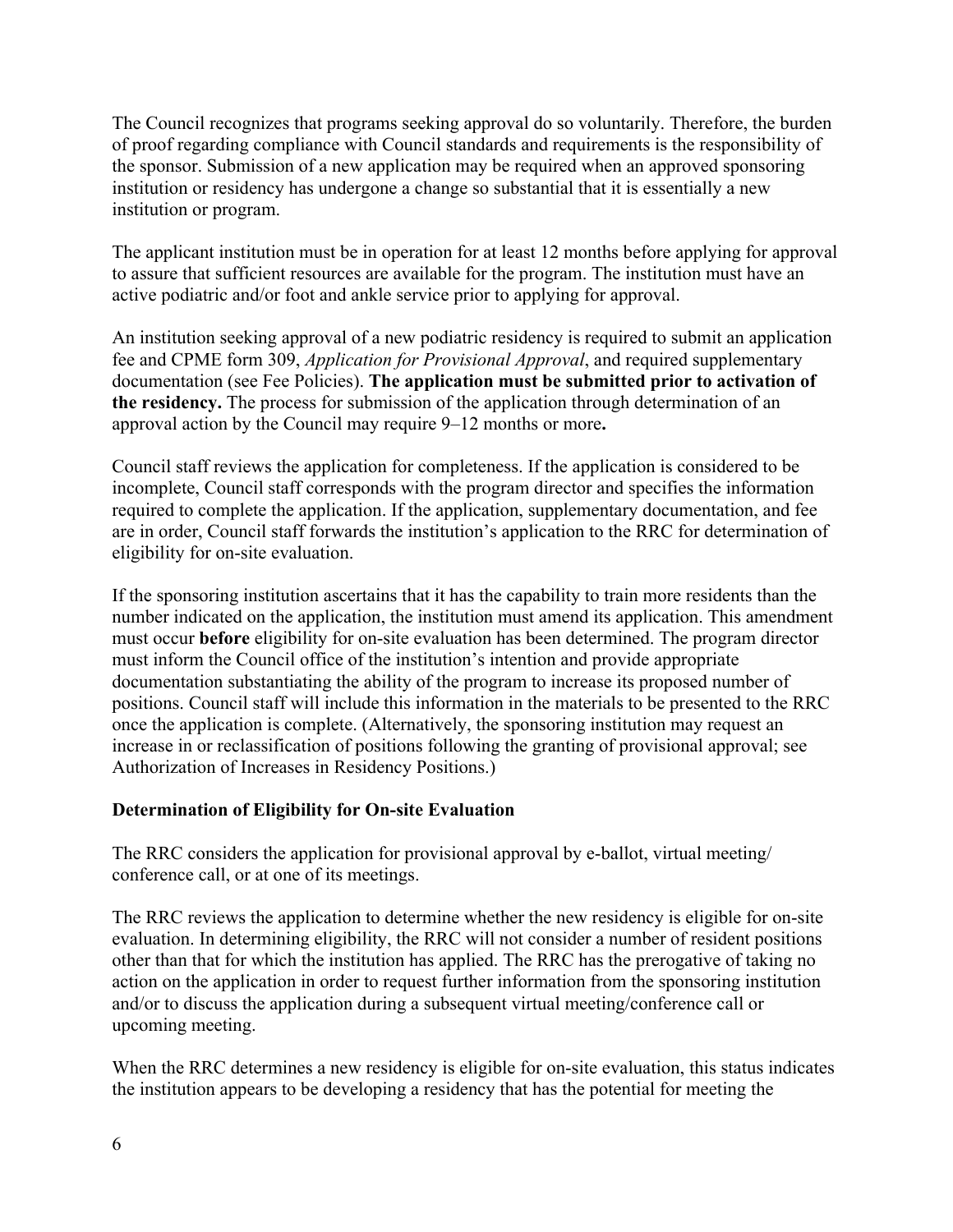Council's standards and requirements for approval.

Neither eligibility for on-site evaluation nor the conduct of an initial on-site evaluation ensures eventual approval.

Correspondence regarding the RRC action is addressed to the program director. A copy of the letter is forwarded to the chief administrative officer or designated institutional official of the sponsoring institution. If eligibility for on-site evaluation is confirmed, the letter includes a copy of CPME 312, *Agenda Guide for Provisional Approval*, to assist the program director in planning for the initial on-site evaluation.

If the RRC proposes denial of eligibility for on-site evaluation, justification for the action is delineated in the letter and provisions for requesting procedural reconsideration, reconsideration, and appeal are identified (see Procedural Reconsideration, Reconsideration, and Appeal).

An institution may not interview prospective residents or schedule interviews prior to receiving provisional approval from CPME.

#### **Withdrawal or Termination of the Application**

A sponsoring institution that has submitted an application for provisional approval or for which eligibility for on-site evaluation has been determined may withdraw its application at any time before the Council takes an action on the approval status of the program.

Council staff may terminate the application for either of the following reasons:

- The sponsoring institution fails to formally respond within six months to written requests from Council staff and/or the RRC for information to complete the application
- The sponsoring institution fails to schedule the on-site visit within six months of the date the institution was determined eligible for the evaluation

Council staff will correspond with the program director and the institution's chief administrative officer or designated institutional official to inform them that the application has been terminated. The sponsoring institution may submit a new application, supplemental materials, and application fee after the application has been terminated.

### **RE-EVALUATION AND CONTINUING APPROVAL OF AN EXISTING RESIDENCY PROGRAM**

Council staff regularly reviews the list of approved programs and contacts the appropriate program directors when re-evaluation is due (see Categories of Approval and Approval Period).

The Council may elect to deviate from the established on-site evaluation cycle by conducting either a comprehensive or focused visit to follow up on identified concerns. Circumstances that may warrant scheduling a follow-up visit include: when a program has been transferred to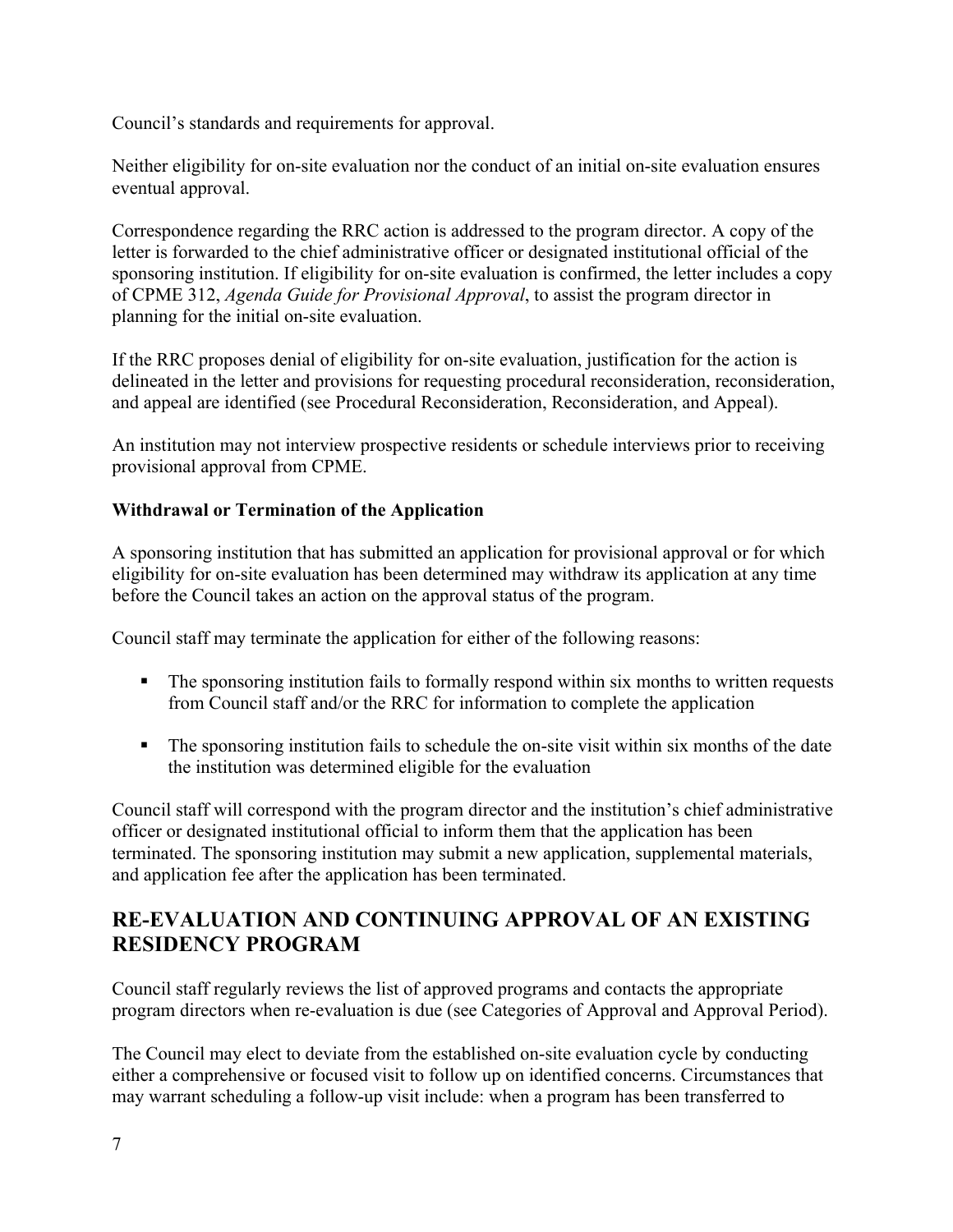another institution; when a residency has undergone a substantial change; when major deterioration in the residency has occurred; and when a formal complaint against an approved residency requires on-site evaluation of the issues related to the complaint. The Council reserves the right to conduct an evaluation of the residency whenever circumstances require such review. Continuation of approval by the Council is contingent upon the findings of the on-site evaluation team and approval recommendation by the RRC. Therefore, the re-evaluation may have an impact on the previously-granted approval status.

#### **Pre-evaluation Materials**

Institutions seeking continuing approval of residencies must submit CPME form 310, *Preevaluation Report*, along with all required supplementary documentation. If Council staff review determines that the pre-evaluation report is incomplete, the program director will be notified and requested to submit the required information. An on-site evaluation will not be conducted if this requested material is not received, which may jeopardize the approval status of the program. In the event the on-site evaluation is cancelled due to non-receipt of requested information in a timely manner, the visit may be re-scheduled, but all costs related to the visit will be the responsibility of the sponsoring institution.

### **ON-SITE EVALUATION (NEW AND EXISTING RESIDENCY PROGRAMS)**

The on-site evaluation is conducted to assess the general quality of the residency, the institution's ability to establish a curriculum that assures each resident achieves the competencies identified by the Council, and the institution's plans for continued improvement. The evaluation team appointed to conduct the visit gathers information related to validation of the institution's application for provisional approval or pre-evaluation report. The evaluation team develops a report of its findings that includes a narrative summary identifying program strengths and weaknesses and areas of potential noncompliance.

Evaluation team members do not act as consultants to the residency or the sponsoring institution. The team members' primary roles as fact-finders and observers are to provide the RRC an assessment of the sponsor's potential compliance with the Council's standards and requirements. With a view toward assisting the institution to understand more completely its role as related to the residency, the evaluation team report may include non-binding recommendations for improvement of the program.

#### **Evaluation Team**

The Council chair appoints the evaluation team based upon a recommendation from the RRC chair and Council staff. The initial on-site evaluation is conducted by at least two evaluators. Onsite re-evaluation of an approved residency is generally conducted by a team comprised of at least three evaluators. Under certain circumstances, two individuals may evaluate an approved residency.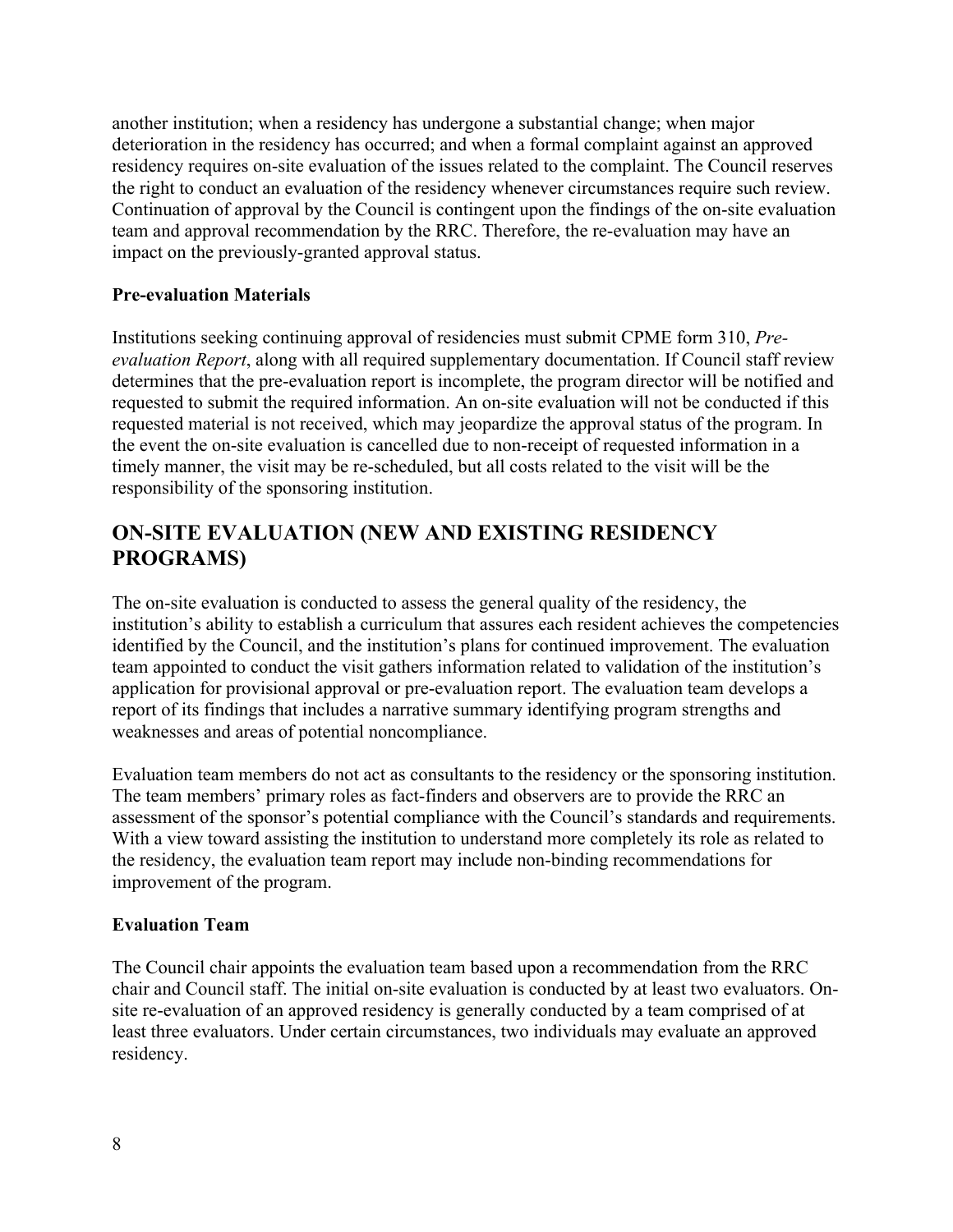The institution has the prerogative of rejecting any member of the proposed evaluation team when an appropriate cause related to conflict of interest can be clearly identified. In such a case, a formal statement from the sponsoring institution is to be submitted to the Council office no later than15 calendar days after receipt of the on-site confirmation letter, affording the Council sufficient opportunity to appoint a replacement evaluator. The Council does not appoint members to the evaluation team who have any known conflict of interest in the evaluation of the institution, including graduates and current and former faculty members or administrators of the institution.

The evaluation team represents the Council and the RRC. At least one of the members of the evaluation team is an ABFAS diplomate, and at least one of the members of the evaluation team is an ABPM diplomate.

Other individuals (e.g., current members of the Council and the Council's committees and members of the Council's professional staff) may accompany an evaluation team to observe the on-site evaluation.

Evaluation team members will have participated in a training session for residency evaluators. Evaluation team chairs will have participated previously in on-site evaluations of residencies.

The Collaborative Residency Evaluation Committee (CREC), consisting of representatives of ABFAS, ABPM, and the Council, identifies and is responsible for training new and current onsite evaluators.

#### **Preparation for On-site Evaluation**

The evaluation team chair determines the date of the on-site evaluation in conjunction with the program director and the other member(s) of the evaluation team. Once eligibility for on-site evaluation is determined for a new program, the evaluation is conducted in sufficient time to allow for consideration of the report of the on-site evaluation at meetings of the RRC and the Council. Ordinarily, an institution sponsoring an existing program is given approximately 45 calendar days' notice prior to the on-site evaluation. The timeline for evaluating an existing program may be abbreviated when the on-site evaluation is conducted in response to the RRC and/or Council concerns about major deterioration or substantial change in the residency or when a formal complaint against an approved residency requires on-site evaluation of the issues related to the complaint.

Once the evaluation team and the sponsoring institution have agreed on the date and time of the evaluation, Council staff corresponds with the program director to confirm the members of the evaluation team and the time and date of the evaluation. A copy of CPME 310, *Agenda Guide*, is forwarded to the program director. Using the *Agenda Guide*, the program director is required to work with the team chair to prepare a schedule identifying personnel to be interviewed by the evaluation team. The agenda must be forwarded to the Council office at least four weeks prior to the on-site visit to allow for adjustments if necessary.

The team members are provided access to clinical logs and review the logs to establish a list of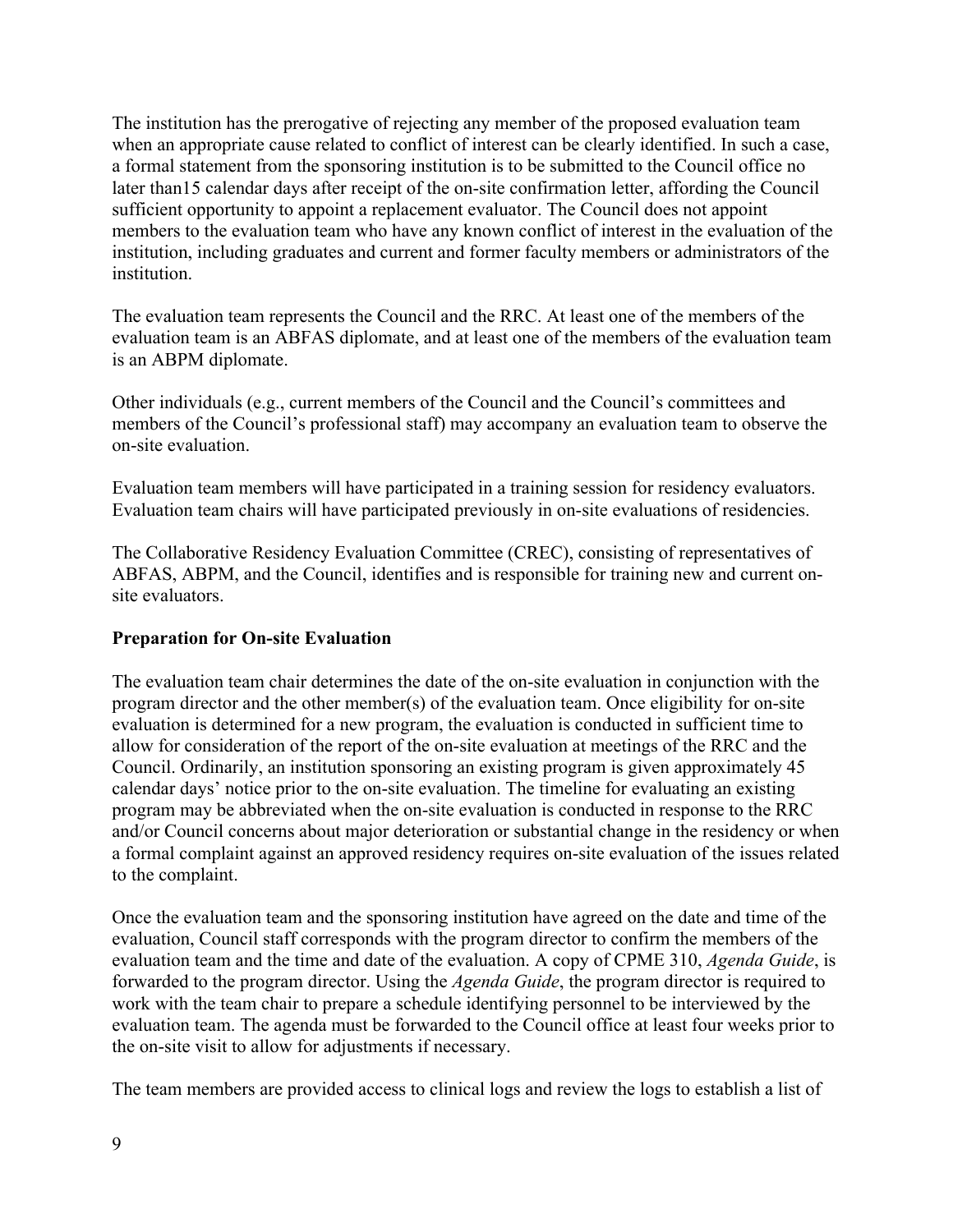charts that they wish to review during the on-site evaluation. The team provides this list to the program director in advance of the on-site evaluation. The evaluation team retains the prerogative of requesting additional charts on the day of the visit if warranted.

When a focused visit is scheduled, the letter informing the program director of the date of the evaluation includes specific information related to interviews to be conducted and information to be available for review by the evaluator(s).

#### **Conduct of the On-site Evaluation**

Depending on the number of individuals and facilities involved, a minimum of one day is required to evaluate a podiatric residency. In order for the evaluation team to assess the curriculum content and the extent of resident supervision, the agenda for the on-site evaluation requires that key participants in the program be interviewed, as indicated in CPME 310.

As part of the on-site evaluation, the team conducts interviews with the program director, chief administrative officer or designated institutional official, members of the podiatric and nonpodiatric faculty, and, for provisionally approved and existing programs only, the podiatric resident(s). The evaluation includes a tour of the physical facilities, a working session to allow for review of charts and additional information provided, an executive session of the evaluation team to discuss findings and recommendations, and a concluding session with the program director and the chief administrative officer to discuss the findings. During the exit interview with institutional representatives, the evaluation team chair explains the Council's procedures for initial and/or continuing approval of residencies (specifically, the sequence of events that will follow the visit).

Failure of key participants in the residency to be available will be cause for cancellation of the on-site visit, which may jeopardize the approval status of the program.

Interviews must be conducted with active faculty directly involved in the residents' training and for all rotations provided by the program. Video interviews may be acceptable for rotation faculty only if a rationale is provided. Video interviews must be approved by the team chair in conjunction with CPME staff on a CPME-approved platform determined ahead of time and provided by the institution.

In special circumstances, if a team member is unable to physically attend the on-site evaluation due to emergency circumstances, a team member may participate virtually in the site visit.

#### **Virtual Site Visits**

CPME staff, in consultation with the Council chair, may determine that a virtual site visit must be conducted in lieu of an on-site visit due to natural disasters, pandemics, or other circumstances of that magnitude. The program director is responsible for ensuring that the evaluation team has adequate opportunity to engage in all of the meetings listed above. The program director should prepare, ahead of time, all technological necessities to ensure that the evaluation team meets with the individuals listed above and that the evaluation team is able to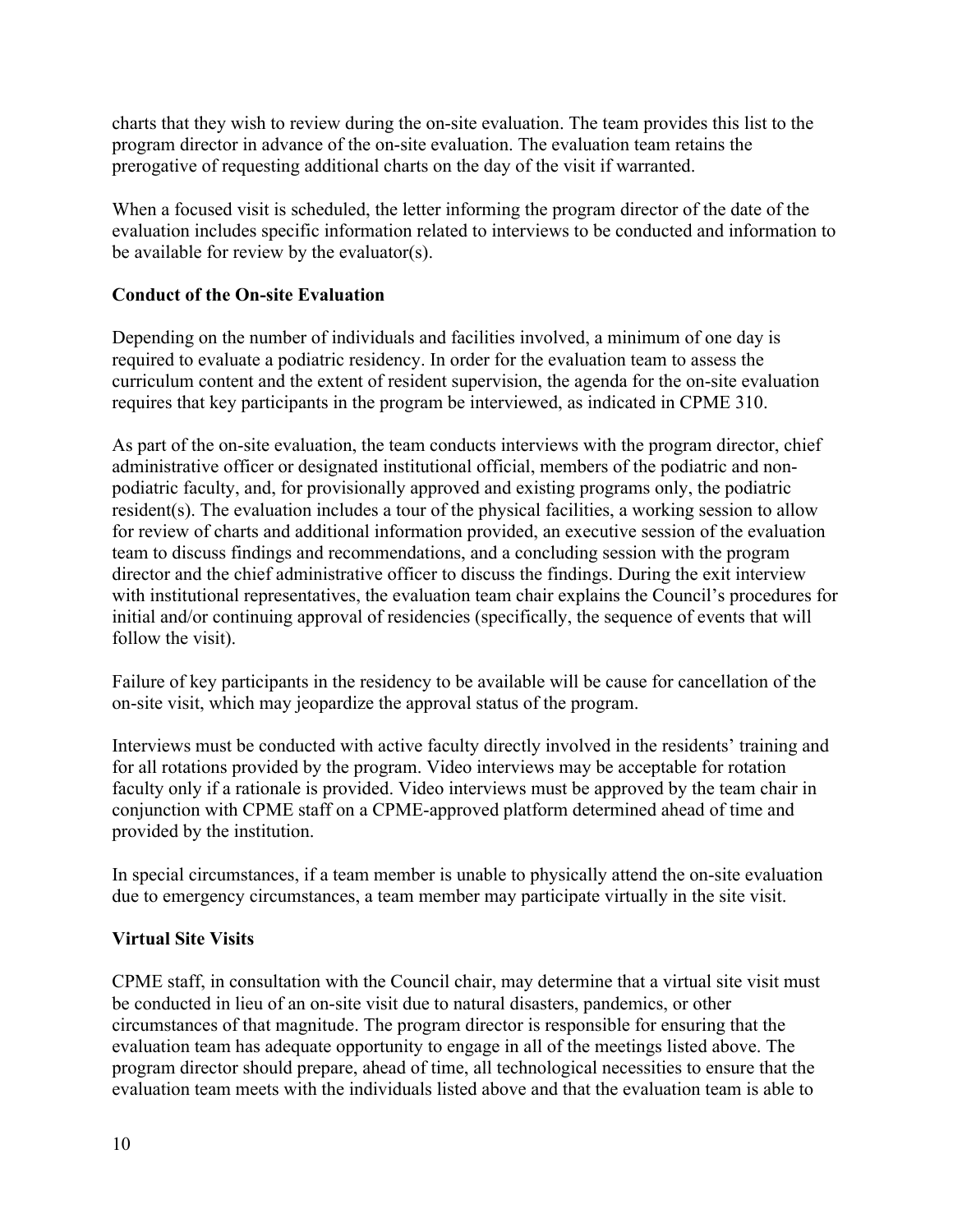conduct all documentation reviews. Additionally, the program director is expected to prepare contingency plans in case of unforeseeable technological difficulties including power loss or other acts of nature. CPME provides the virtual platform and shares the access codes for the meetings.

If for any reason the evaluation team is not provided with the opportunity to hold these meetings, or if the individuals requested are not in attendance sufficient to adequately assess the program, then the Council may determine that the report of the on-site evaluation is insufficient to consider approval of the program and may schedule another site visit at cost to the program. Inability to communicate with the individuals due to technological barriers will be viewed negatively by the evaluation team and ultimately by the Council.

#### **Preparation of the Report**

The evaluation team prepares a draft report based on findings from the on-site evaluation. The team forwards this draft report to the Council office for editing. The edited draft of the report is then returned to each team member for review and comments.

A draft copy of the report, consisting of a summary of findings, a list of interviewees, areas of potential noncompliance, commendations, and recommendations, is forwarded to the program director and the chief administrative officer of the sponsoring institution.

The sponsoring institution must provide a substantive response to areas of potential noncompliance identified by the evaluation team, including supporting documentation, prior to consideration of the report by the RRC. The cover letter to the institution specifies the deadline for receipt of this documentation.

The following steps are included in the approval process: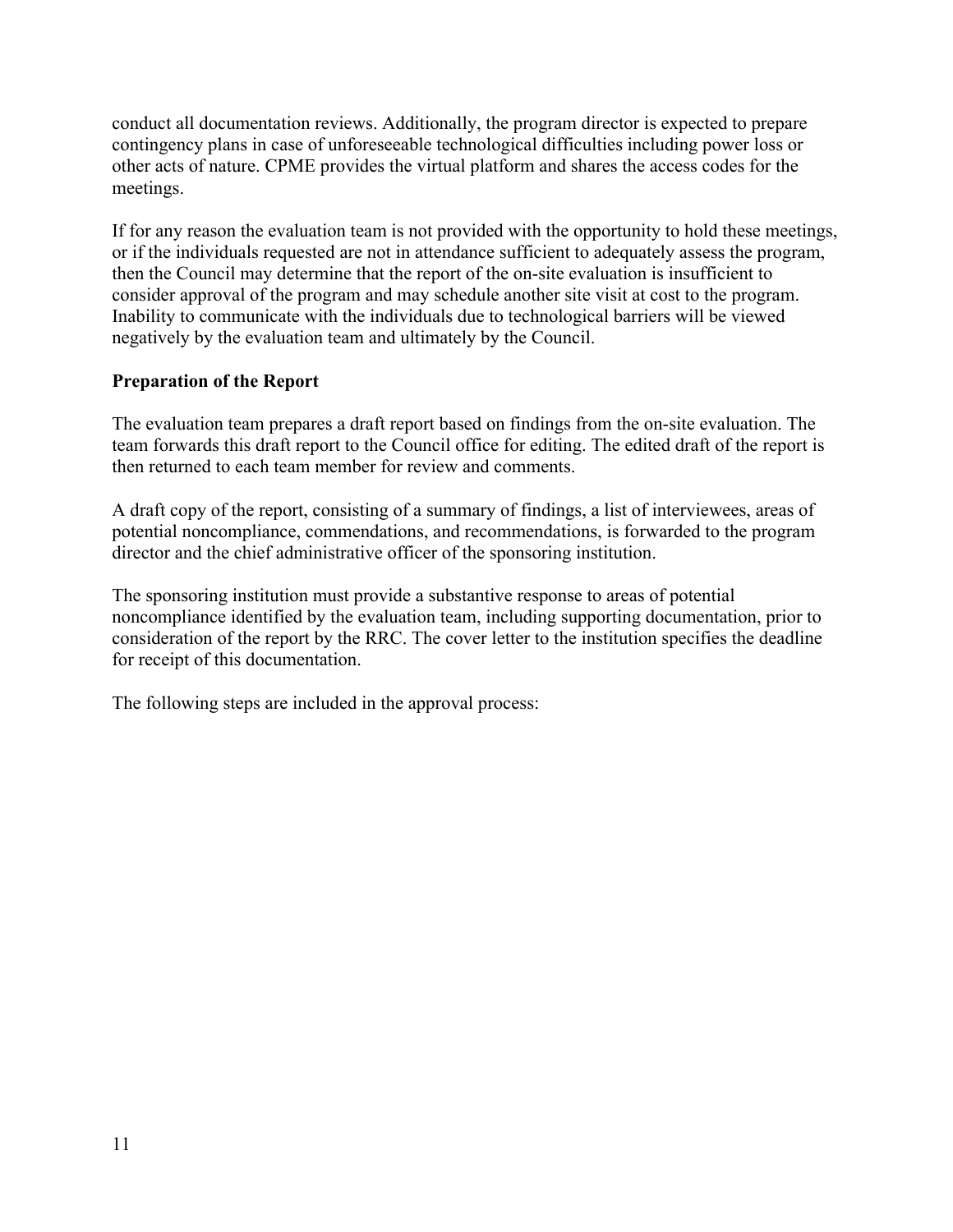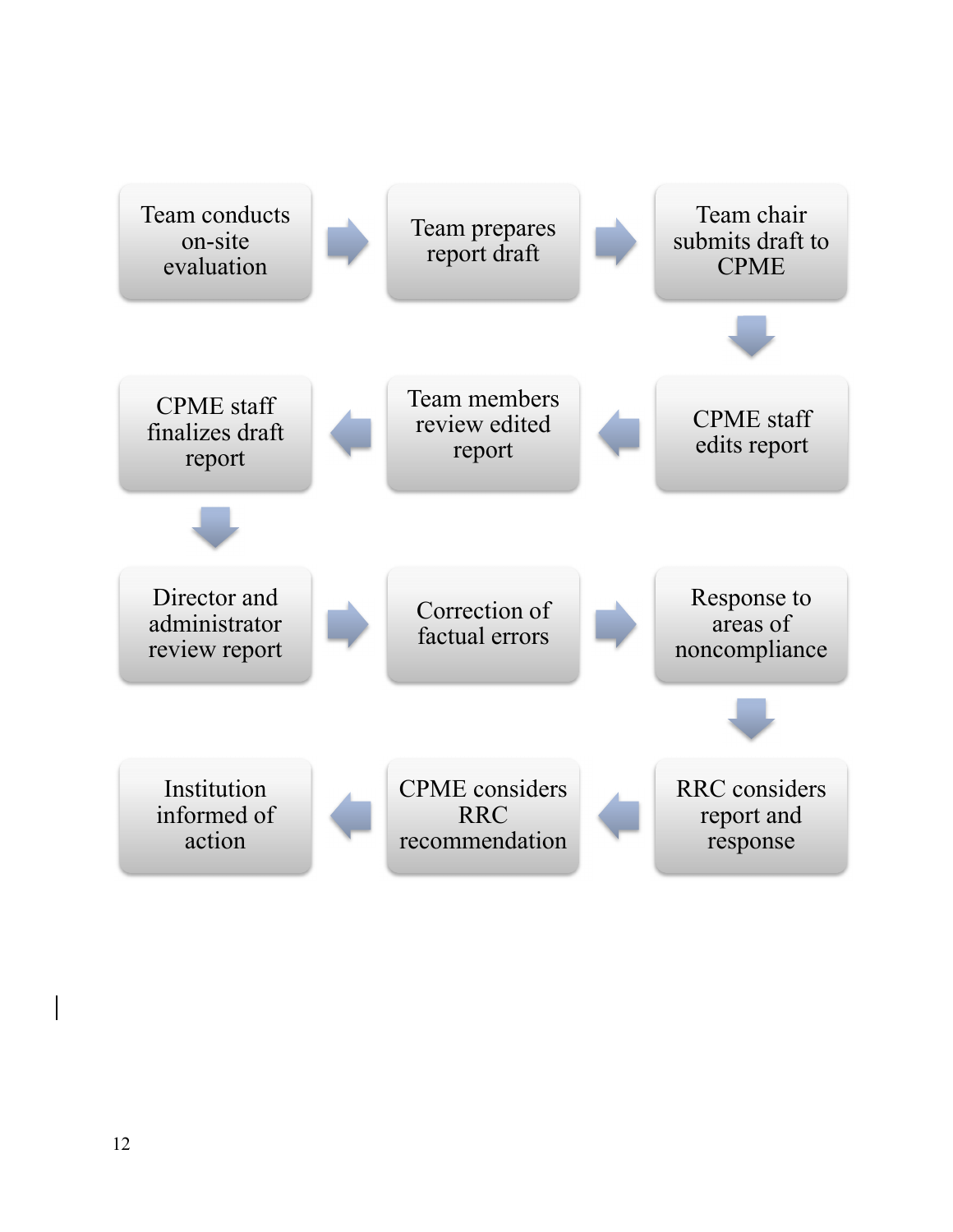# **CONSIDERATION BY THE RRC AND THE COUNCIL**

#### **RRC Review**

The RRC reviews evaluation team reports, institutional responses to evaluation team reports, interim progress reports from provisionally approved programs, progress reports from provisionally approved and approved programs, applications for provisional approval, requests for increases in or reclassification of residency positions, requests for reconsideration, and other requests.

During discussions about the approval status of individual residencies, any RRC members who are affiliated with the institution under consideration in a governance, administrative, staff, or faculty capacity must recuse themselves from the deliberations. Members of the RRC who served on the most recent residency evaluation team are required to recuse themselves from voting until the Council has determined a final approval action.

#### Review of Evaluation Team Reports

Based upon review of the draft team report and any response submitted by the sponsoring institution, the RRC makes a confidential recommendation to the Council regarding the approval status of the program (see Categories of Approval and Approval Period).

The confidential recommendation includes the approval status, date by which the next on-site evaluation must be conducted and/or approval period, authorized number of residents, identification of areas of noncompliance with Council standards and requirements, and a schedule for requesting progress reports, including the interim progress report required of a provisionally approved program. In reviewing an on-site evaluation report, the RRC has the prerogative of recommending that the Council accept a revised report, which may include adding, modifying, or deleting areas of potential noncompliance.

#### Review of Interim Progress Reports and Progress Reports

The RRC considers interim progress reports submitted by provisionally approved programs related to development of the proposed clinical and didactic curriculum once a resident(s) is active in the program (see Categories of Approval and Approval Period).

The RRC also considers progress reports submitted by existing provisionally approved and approved programs related to correction of specific areas of noncompliance with CPME standards and requirements and/or concerns identified by the RRC and/or the Council.

Based upon review of the progress report and/or the interim progress report, the RRC determines the extent to which the submitted information addresses previously identified areas of noncompliance and/or concerns and/or makes a confidential recommendation to the Council regarding the approval status of the program (see Categories of Approval and Approval Period).

The confidential recommendation includes the approval status, date by which the next on-site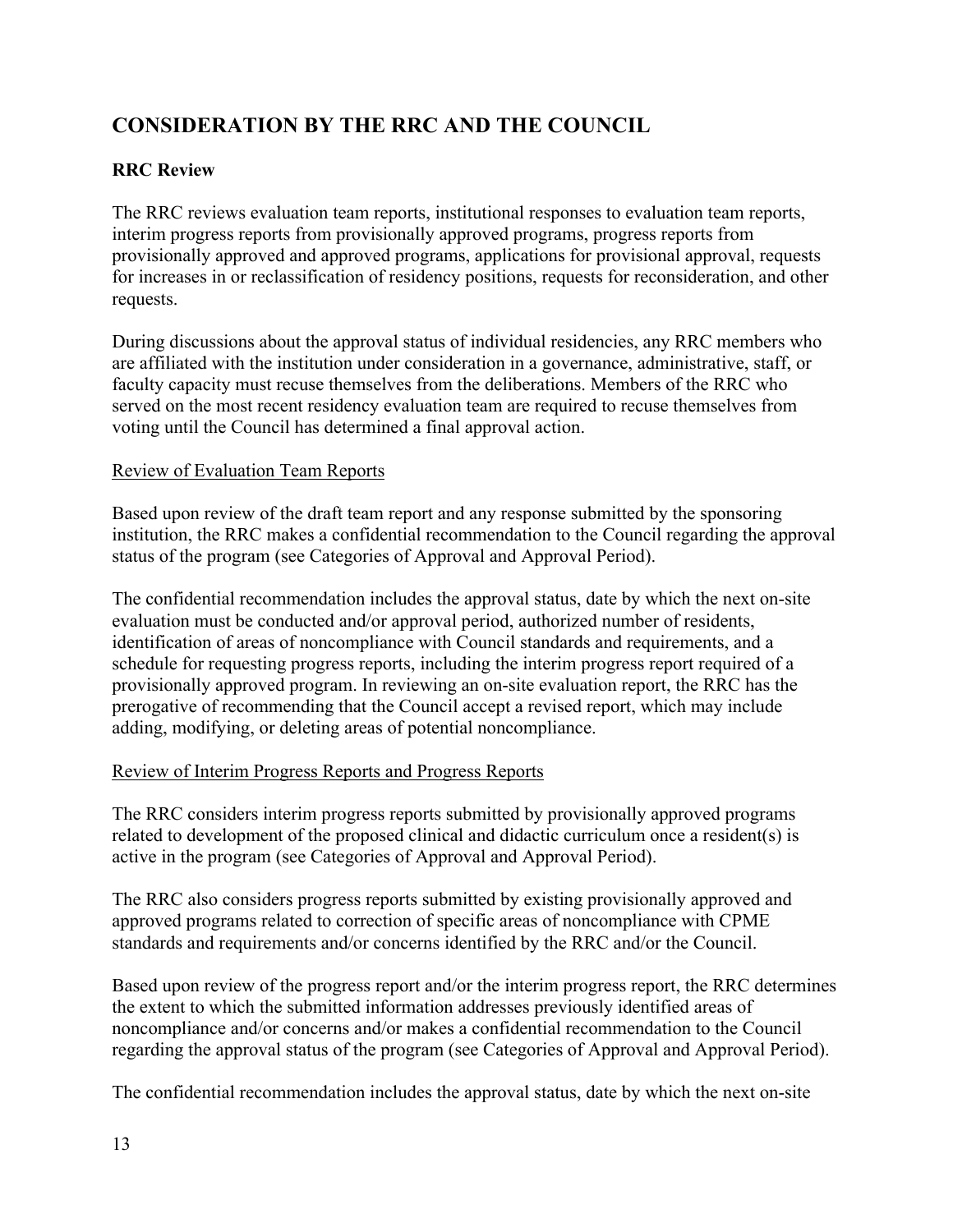evaluation must be conducted and/or approval period, authorized number of residents, identification of areas that are in noncompliance with Council standards and requirements, identification of areas of noncompliance that have been addressed in the progress report, and a schedule for requesting progress reports. The institution may be requested to submit further documentation of progress made in addressing areas of noncompliance and/or concerns expressed by the RRC.

In reviewing an interim progress report and/or a progress report, the RRC has the prerogative to add, modify, or delete areas of noncompliance or make a confidential recommendation to the Council regarding a change in the approval status of the program (see Categories of Approval and Approval Period).

#### **Council Action**

At a meeting of the Council, the RRC chair presents for each residency program the confidential recommendation of the RRC regarding approval status, date by which the next on-site evaluation must be conducted and/or approval period, authorized number of residents, identification of areas that are in noncompliance with Council standards and requirements, identification of areas of noncompliance that have been addressed in the institution's response to the evaluation team report or in the institution's progress report, and a schedule for requesting progress reports. Areas of noncompliance determined by the Council may include, but are not limited to, those indicated by the evaluation team and the RRC. The institution may be requested to submit documentation of progress made in addressing areas of noncompliance and/or concerns expressed by the RRC or the Council.

Approval actions are taken by the Council at official meetings of the Council. Under special circumstances, e-ballots or virtual meetings/conference calls may be used for residency approval decisions.

During discussions about the approval status of individual residencies, members of the Council who are affiliated with the institution under consideration in a governance, administrative, staff, or faculty capacity must recuse themselves from the deliberations. Members of the Council who served on the most recent residency evaluation team are required to recuse themselves from discussion and voting until the final approval action has been determined.

### **CATEGORIES OF APPROVAL AND APPROVAL PERIOD**

The Council bases the approval action on the category and number of resident positions that each institution has requested. The Council has established the following categories of approval, which are published on the Council's website:

#### **Provisional Approval**

Provisional approval indicates recognition of a new residency that, in general, is expected to be in substantial compliance with the Council's standards and requirements for approval upon activation of the program. Provisional approval is determined on the basis of on-site evaluation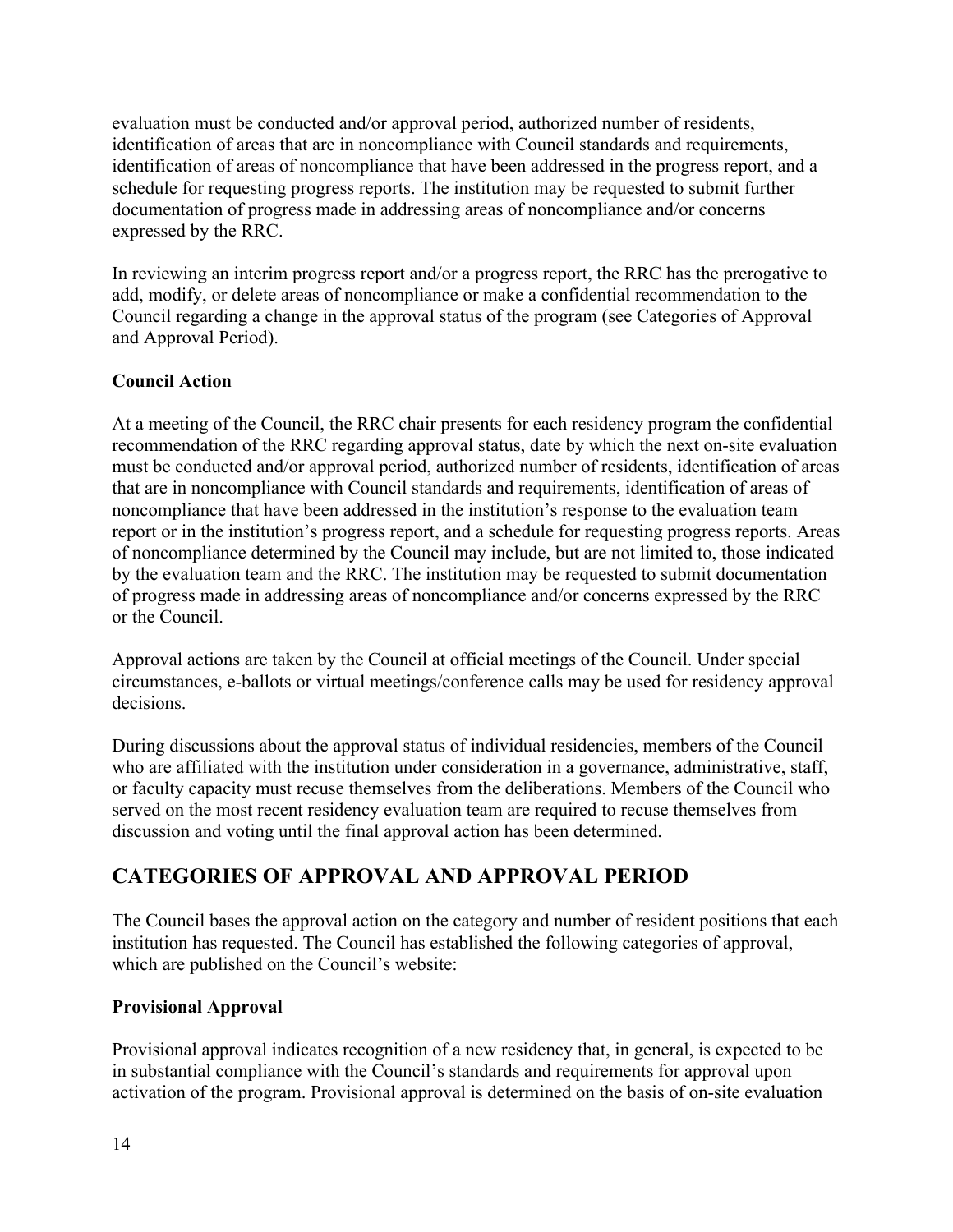prior to activation of the residency. When the Council grants provisional approval, this status is effective on the date the action is taken by the Council (see Activation of a Provisionally Approved Residency). Provisional approval will not be considered for any training year or portion of a training year prior to the effective date of granting of provisional approval.

As a condition of continued provisional approval, the institution must provide an **interim progress report** by a date identified in the approval letter. The interim progress report allows the RRC to monitor the continued development of the program in accordance with the program's proposed clinical and didactic curriculum once the resident is active in the program. The interim progress report includes, but is not limited to, resident logs documenting participation in all relevant podiatric medical and surgical activities, documentation of the program's assessment of the resident's progress in achieving the competencies identified by the Council, the formal schedule for clinical training, and the signed resident contract or letter of appointment.

As a further condition of continued provisional approval, the institution also may be requested to provide one or more **progress reports** at specified intervals, as indicated in the approval letter. The progress report(s) is to demonstrate correction of specific areas of noncompliance in meeting one or more requirements and/or to address concerns identified by the RRC and/or the Council.

Provisional approval extends no longer than 24 months beyond the designated length of the program.

The approval letter includes the date by which the next scheduled on-site evaluation will occur. Ordinarily, on-site re-evaluation of a **new** provisionally approved podiatric residency is conducted during the program's fourth year of operation. The RRC and/or the Council may schedule an earlier on-site re-evaluation should significant concerns become evident from review of the program's progress report(s).

#### **Approval**

Approval indicates recognition of an existing residency that is in substantial full compliance with the Council's standards and requirements for approval. In granting approval, the Council expresses its confidence in the abilities of the institution to continue providing adequate support and implementing ongoing improvements in the residency.

As a condition of continued approval, the institution may be requested to provide one or more progress reports at specified intervals, as indicated in the approval letter. The progress report(s) is to demonstrate correction of specific areas of noncompliance in meeting one or more requirements or to address concerns identified by the RRC and/or the Council.

The approval letter includes the date by which the next scheduled on-site evaluation will occur. Re-evaluation of an existing program is scheduled approximately every six years from the date of its previous evaluation. The RRC and/or the Council may schedule an earlier on-site reevaluation should significant concerns become evident from review of the program's progress report(s).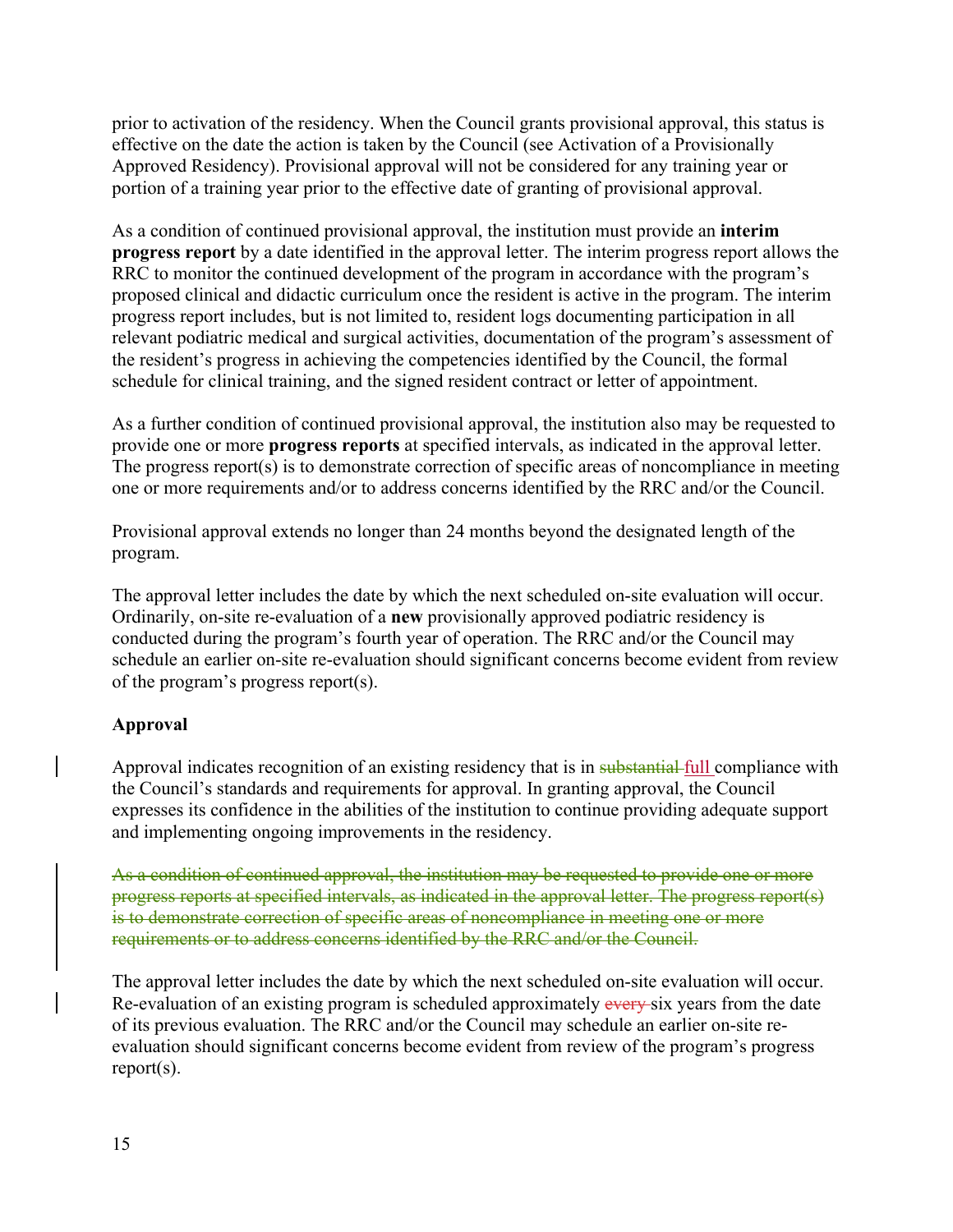The RRC may request that the institution submit additional progress reports. These reports enable the Committee to answer any questions it may have to review matters considered to be of significant importance.

#### **Approval with Report**

Approval indicates recognition of an existing residency that is in substantial compliance with the Council's standards and requirements for approval. In granting approval, the Council expresses its confidence in the abilities of the institution to continue providing adequate support and implementing ongoing improvements in the residency.

As a condition of continued approval, the institution may be requested to provide one or more progress reports at specified intervals, as indicated in the approval letter. The progress report(s) is to demonstrate correction of specific areas of noncompliance in meeting one or more requirements or to address concerns identified by the RRC and/or the Council. Failure to meet the requirements as stated by the Council may result in probation.

The approval letter includes the date by which the next scheduled on-site evaluation will occur. Re-evaluation of an existing program is scheduled approximately every-six years from the date of its previous evaluation. The RRC and/or the Council may schedule an earlier on-site reevaluation should significant concerns become evident from review of the program's progress report(s).

The RRC may request that the institution submit additional progress reports to allow for further monitoring of issues of concern and/or to answer questions arising from review of the progress report.. These reports enable the Committee to answer any questions it may have to review matters considered to be of significant importance.

#### **Probation**

Probation indicates that a residency is in noncompliance with the Council's standards and requirements for approval to the extent that the quality and effectiveness of the residency are in jeopardy. This category serves as a strong warning to the institution that serious problems exist that could cause the residency to fail. When probation is extended, the residency is considered to be a candidate for withdrawal of approval. The RRC and/or the Council have the prerogative of adding to the probationary action the requirement that no new residents or transfers enter the residency until areas of noncompliance have been addressed to the satisfaction of the RRC and the Council.

The program must provide evidence of significant progress in correction of areas of noncompliance within a specified period. This period of probation is to be determined by the Council, but is usually limited to a maximum of two years. Failure to meet the requirements as stated by the Council during the two-year period, including any extension for good cause, will result in withdrawal of approval.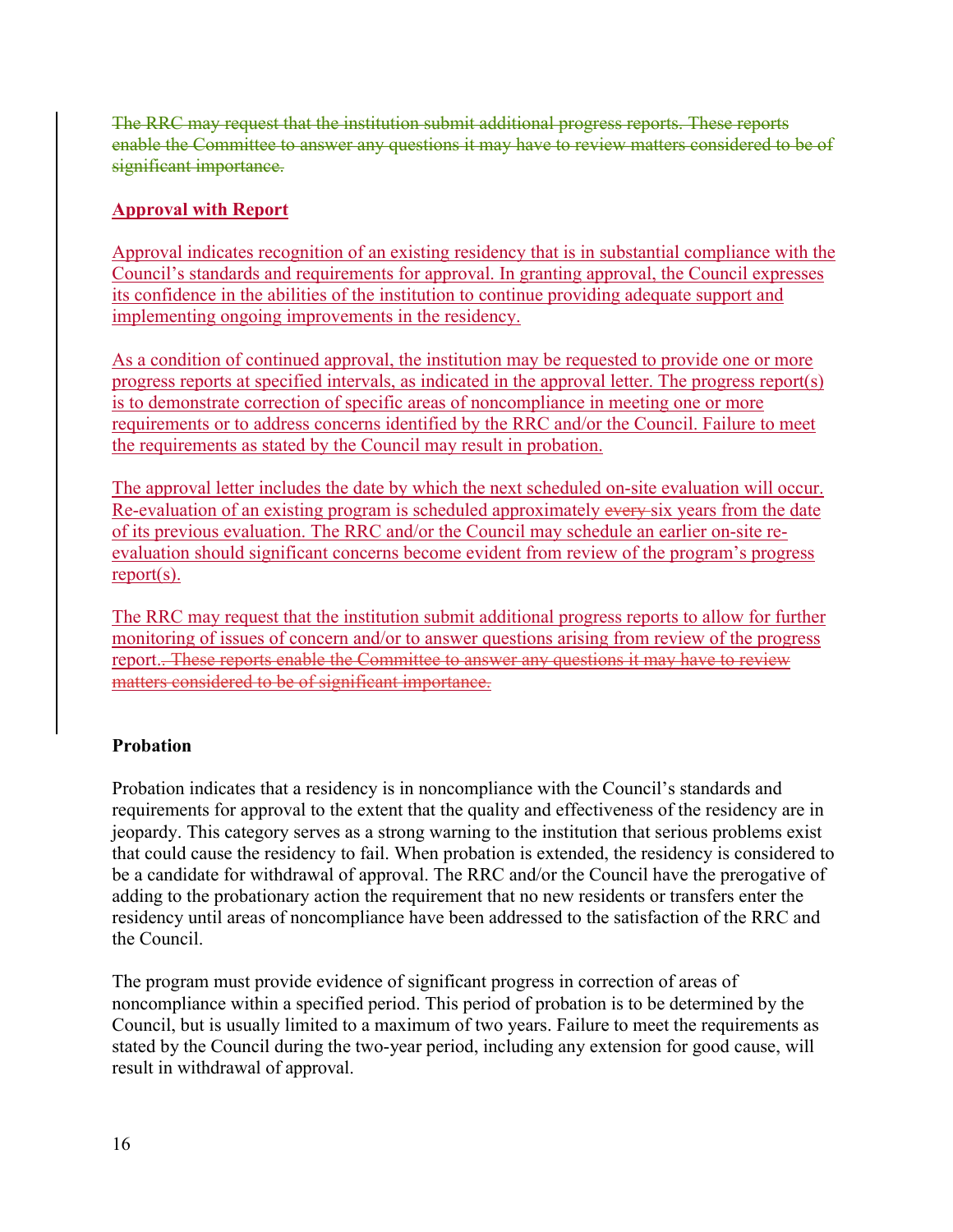A decision to extend probation is not subject to the Council's procedures for procedural reconsideration, reconsideration, or appeal.

The institution is required to verify to the Council, in writing, that all current residents, incoming residents, and program applicants selected for interview have been notified of this approval status (applicants must be notified in writing prior to the interview) (see Resident Notification of Action).

#### **Withholding of Provisional Approval**

Withholding of provisional approval is determined in the event that a new program seeking provisional approval evidences substantial noncompliance with the Council's standards and requirements for approval. When the Council proposes withholding provisional approval of a residency, factors that have a significant impact on the effectiveness of the program are identified as the basis for the action. A decision to withhold provisional approval will not become final or be published until the processes of procedural reconsideration, reconsideration, and appeal are exhausted (see Procedural Reconsideration, Reconsideration, and Appeal).

#### **Withdrawal of Approval**

Withdrawal of approval is determined under any one of the following conditions:

- A program on probation has failed to correct one or more areas of noncompliance, or a new area(s) of noncompliance has emerged, and therefore the program evidences substantial noncompliance with the Council's standards and requirements for approval
- An institution withdraws voluntarily from resident training. Actions to withdraw approval voluntarily are not subject to the Council's procedures for procedural reconsideration, reconsideration, and appeal
- Two or more programs merge into a single new program, resulting in the loss of identity of a previously approved program

Reclassification of a program requires withdrawal of the program's previously approved category.

 A program has remained inactive for a period of more than three consecutive training years (see Inactive Status).

When the Council considers an action to withdraw approval, factors that have a significant impact on the effectiveness of the residency are identified as the basis for the action. The RRC and/or the Council have the prerogative of adding to the action to withdraw approval the requirement that no new residents/transfers enter the residency until areas of noncompliance have been addressed to the satisfaction of the RRC and the Council. A decision to withdraw approval will not become final or be published until the processes of procedural reconsideration,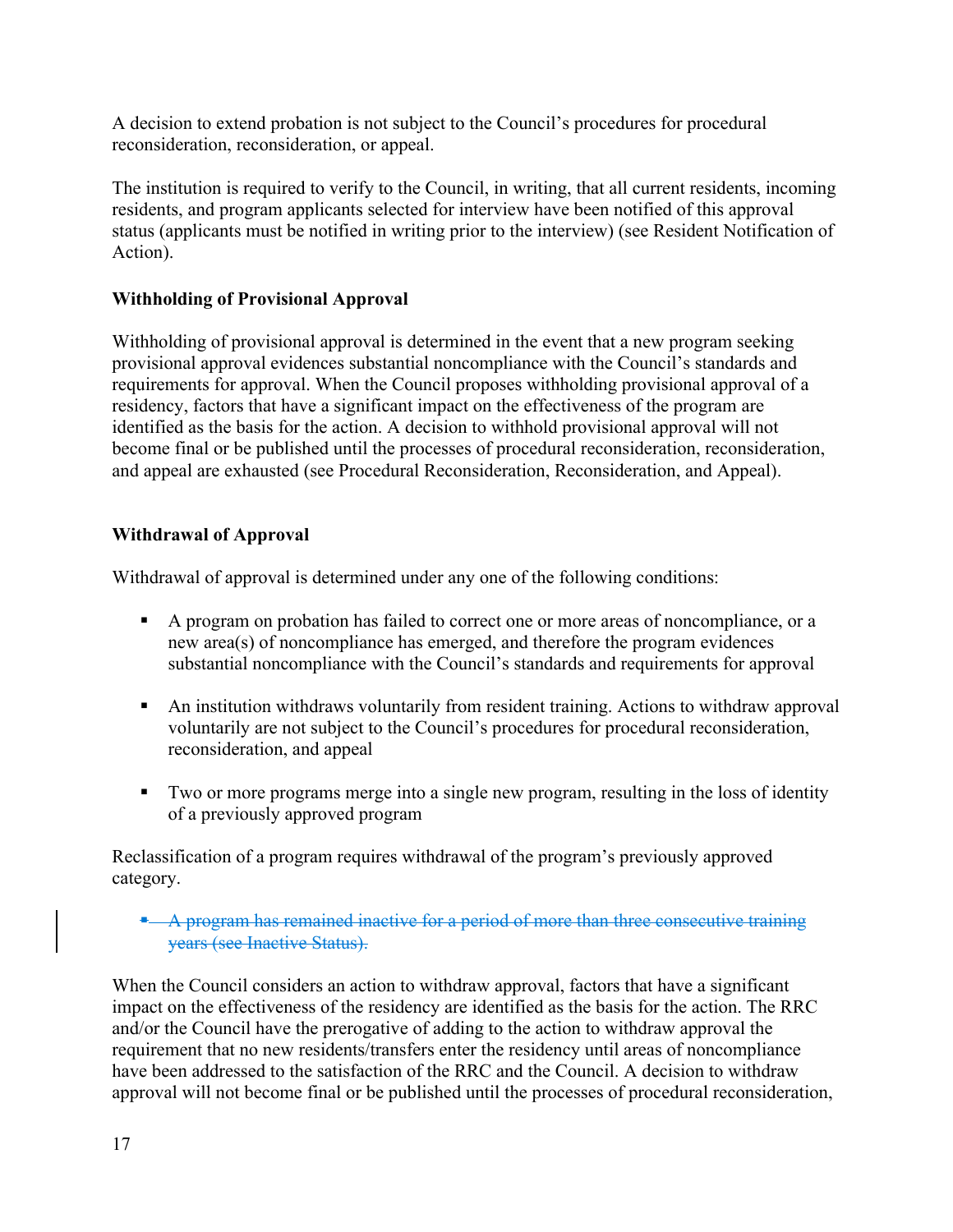reconsideration, and appeal are exhausted. Reconsideration and appeal are available only to programs on probation that have failed to correct areas of noncompliance (see Procedural Reconsideration, Reconsideration, and Appeal).

When the Council proposes to withdraw approval of a program, the institution is required to verify to the Council, in writing, that all current and incoming residents, and program applicants selected for interview have been notified of this approval status (applicants must be notified in writing prior to the interview) (see Resident Notification of Action).

### **NOTIFICATION OF ACTION**

Within a reasonable period following the Council's meetings, an approval letter indicating the Council action is forwarded to each institution currently under consideration. Confidential correspondence regarding Council actions is addressed to the program director. A copy of the letter is forwarded to the chief administrative officer of the sponsoring institution.

When the Council action is to place the program on probation, to continue probation, to withhold provisional approval, or to withdraw approval, the letter to the director is sent by email and certified mail, with a return receipt requested. Letters to withhold provisional approval or to withdraw approval are forwarded to the director within 30 calendar days of the Council action.

Each letter indicates the approval status of the program and the number of authorized positions, including identification of the number of reconstructive rearfoot/ankle credential positions. When the Council takes an action that requests submission of an interim progress report and/or a progress report, the letter identifies the reason(s) for taking the action. The letter outlines the necessary information that must be submitted for the RRC and the Council to review the approval status of the program at future meetings, as well as the date on which this information is due in the Council office.

When the Council considers withholding provisional approval or withdrawing approval, the letter advising the institution of the proposed action contains: (1) the specific reason(s) for taking the proposed action; (2) the date the action becomes effective unless a request for procedural reconsideration or reconsideration is received from the institution; (3) the right of the institution to request procedural reconsideration, reconsideration, and appeal and the date by which such a request must be received by the Council; and (4) the institution's obligation to inform current residents, incoming residents, and program applicants selected for interview regarding the approval status of the program.

When the approval action is based on the report of an on-site evaluation, a final copy of the report is enclosed with the approval letter. The report reflects the residency program as it existed at the time of the on-site evaluation along with program modifications made subsequent to the on-site evaluation. The final report will indicate whether identified areas of noncompliance have subsequently been corrected, partially corrected, or not corrected. The institution may distribute the final report as it wishes and is encouraged to provide as wide a distribution as possible to the faculty members who participate in the program.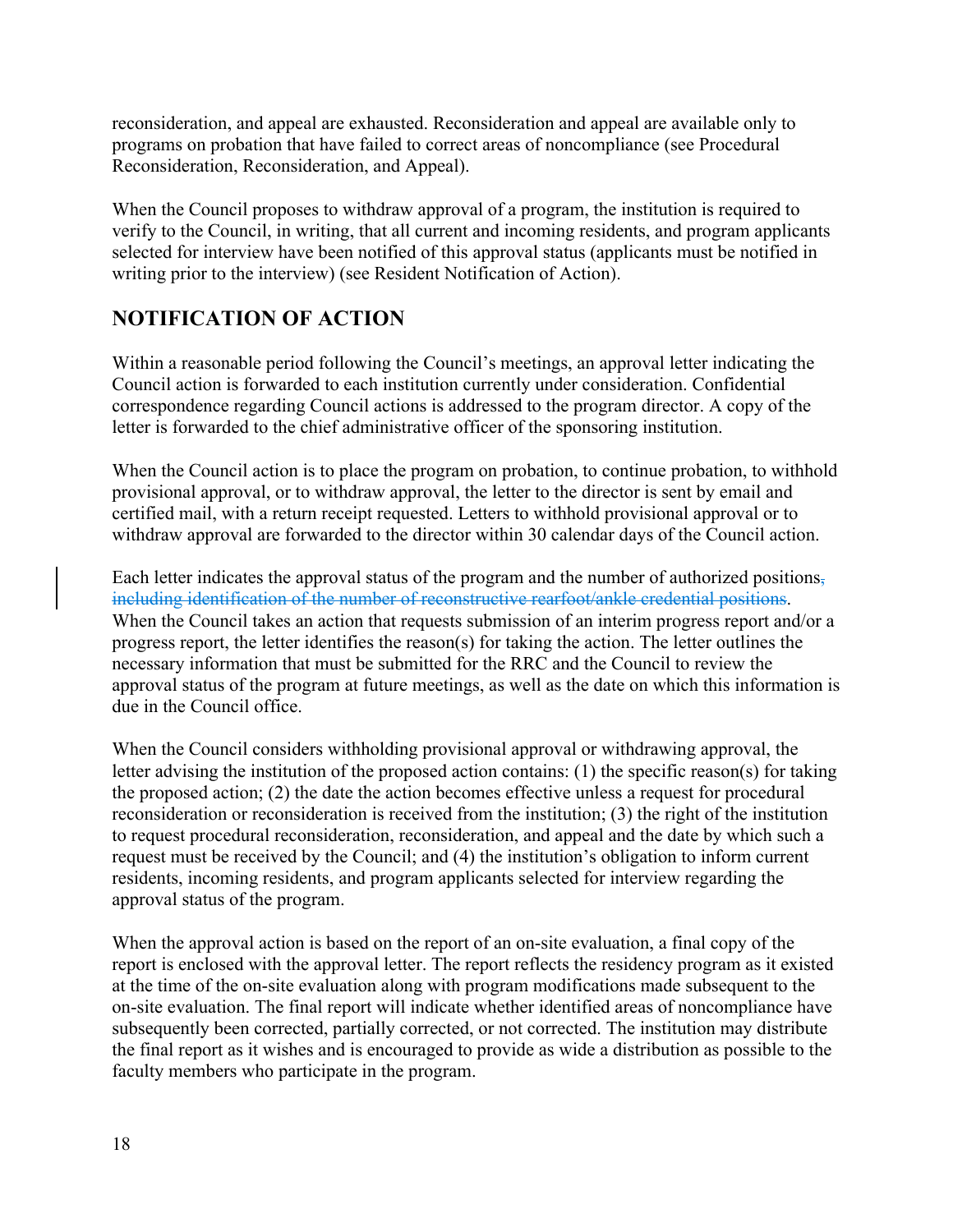The Council awards a certificate to institutions sponsoring programs recognized in the categories of provisional approval, approval, and approval with report.

### **RESIDENT NOTIFICATION OF ACTION**

When the Council places a program on probation or withdraws program approval, the sponsoring institution is required to verify to the Council, in writing, that all current residents, incoming residents, and program applicants selected for interview have been notified (applicants must be notified in writing prior to the interview).

The institution must submit a copy of the notification sent to the applicant/incoming resident/current resident. The institution also must submit either the applicant's/incoming resident's/current resident's written acknowledgment of the status of the program or verifiable documentation of this individual's receipt of the institution's letter (e.g., signed copies of return receipts for certified mail or copies of emails). These materials must be submitted as part of the progress report, informing the institution of the action taken by the Council.

### **ACTIVATION OF A PROVISIONALLY APPROVED RESIDENCY**

Provisional approval is effective on the date granted by the Council. Provisional approval will not be considered for any training year or portion of a training year prior to the effective date of granting of provisional approval.

The Council recognizes that a residency may have an effective date of provisional approval that is later than July 1. The Council permits up to six months of resident training overlap on a onetime basis for programs that begin after July 1.

The Council will withdraw provisional approval if the residency is not activated within two calendar years of the effective date of provisional approval. This action is not subject to the Council's procedures for reconsideration, reconsideration, and appeal.

### **PROCEDURAL RECONSIDERATION, RECONSIDERATION, AND APPEAL**

The following reconsideration and appeal procedures are available for each of the following proposed adverse actions.

If the RRC proposes **denial of eligibility for on-site evaluation**, the institution may request one of the following:

- Procedural reconsideration, followed by reconsideration, followed by appeal, **or**
- Reconsideration, followed by appeal.

If the RRC proposes **denial of either an increase in positions or reclassification of positions**,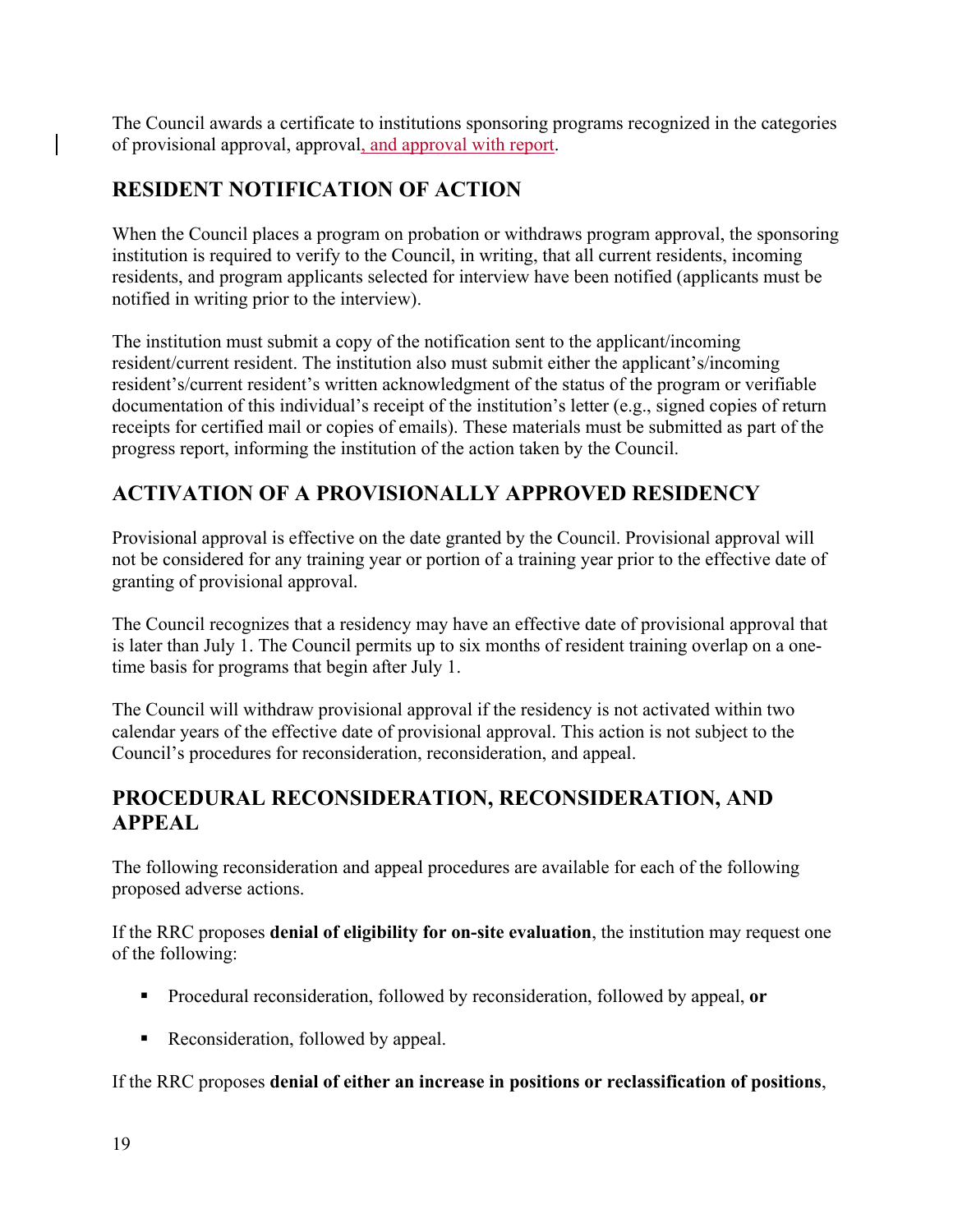the institution may request one of the following:

- Procedural reconsideration, followed by reconsideration, **or**
- **Reconsideration.**

If the Council proposes **withholding provisional approval or withdrawing approval**, the institution may request one of the following:

- Procedural reconsideration, followed by reconsideration, followed by appeal, **or**
- Reconsideration, followed by appeal.

A request to initiate the processes of procedural reconsideration, reconsideration, and appeal will be accepted for cause and will not be accepted solely on the basis of dissatisfaction with the proposed adverse action, nor will it be accepted on the basis of modifications made subsequent to the determination of the adverse action. A residency that conforms to Council standards, requirements, and/or procedures subsequent to determination of an adverse action (resulting in withholding of provisional approval or withdrawal of approval) will be viewed as a new residency and will be required to follow the application procedures described earlier in this publication.

The institution receives formal written notification of the adverse action following the action of the Council. The basis for the adverse action and the institution's right to request procedural reconsideration, reconsideration, and appeal are stated clearly in the notification letter.

When the Council considers an adverse action (resulting in withholding of provisional approval or withdrawal of approval), the action does not become final, nor is it published, until the institution has been afforded opportunity to complete the processes related to procedural reconsideration, reconsideration, and/or appeal. If the institution does not initiate the procedural reconsideration, reconsideration, and appeal processes, the institution's rights to due process through the Council are viewed to be exhausted.

During this due process period, the approval status of the residency reverts to the status prior to the adverse action, and the program is prohibited from accepting new or transfer residents. If the Council sustains an action to withdraw approval, the final action becomes effective at the conclusion of the academic year in which the action is sustained.

#### **Procedural Reconsideration**

Procedural reconsideration is the process that allows the institution the opportunity to request that the Council review the proposed adverse action for the purpose of determining whether the Council, the RRC, or the evaluation team failed to follow Council procedures described in this publication. Because procedural reconsideration is designed for the review of errors in the application of Council procedures, matters of disagreement related to issues of substance will not be reviewed within the procedural reconsideration process. Such matters, however, may be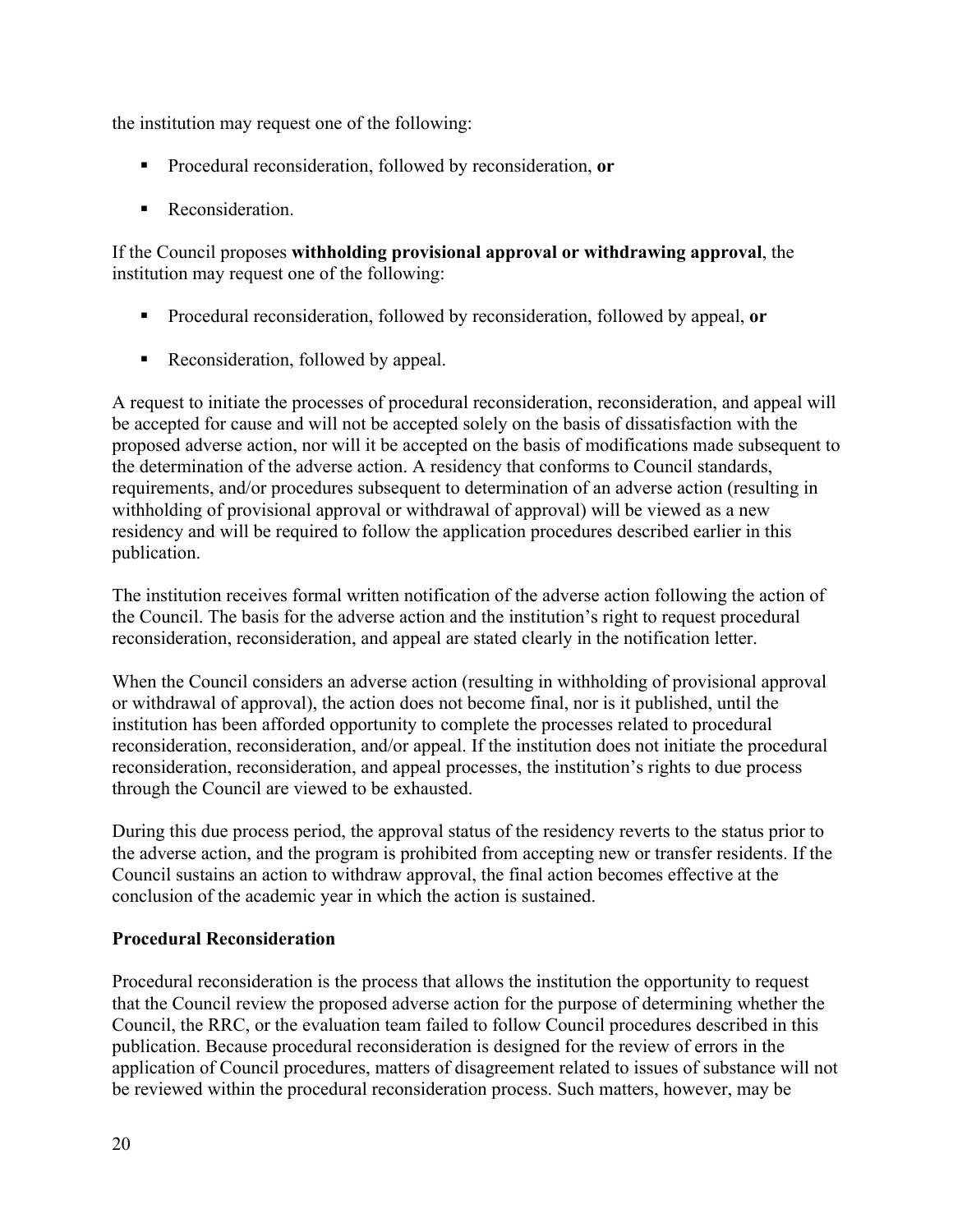identified as the basis for a request for reconsideration and/or appeal.

A request for procedural reconsideration must be submitted within 30 calendar days following receipt of the notification letter. If such a request is not submitted and postmarked or datestamped within this 30-day period, the Council considers the institution to have waived all rights to procedural reconsideration. The sponsoring institution is encouraged to submit its written request to the Council office by email and certified mail, with a return receipt requested.

The request for procedural reconsideration must identify the procedure(s) in question and describe in detail the institution's claim that the procedure(s) was not followed, including any documentary evidence to support the claim. Following review by Council staff, the request for procedural reconsideration is considered by the Council's Executive Committee by virtual meeting/conference call or meeting. The Council acknowledges in writing the receipt of all procedural reconsideration materials.

Based on a recommendation of the Executive Committee, a decision may be made by the Council, either by virtual meeting/conference call or meeting to: (1) sustain the previous action; (2) rescind the previous action and refer the matter for additional review by the RRC; or (3) defer action and conduct a new on-site evaluation. If a new evaluation is conducted, the cost of the evaluation is shared equally by the institution and the Council. The program director and the institution's chief administrative officer are notified of the action taken with respect to the procedural reconsideration no later than 30 calendar days following the next scheduled meeting of the Council following the original determination of the action that led to the request for procedural reconsideration.

#### **Reconsideration**

Reconsideration is the process that allows the institution the opportunity to request that the RRC and/or the Council review the proposed adverse action for the purpose of determining whether any error or omission occurred in making the decision.

A written request for reconsideration must be received in the Council office within 30 calendar days following receipt of the notification letter. If a request for reconsideration is not received within this 30-day period, the Council considers the institution to have waived all rights to reconsideration and subsequent appeal. The sponsoring institution is encouraged to submit its written request to the Council office by email and certified mail, with a return receipt requested.

The request must include specific facts and reasons for which the institution contends the adverse action should not be taken., as well as an appropriate number of copies of substantiating materials. Council staff acknowledges in writing the receipt of all reconsideration materials.

Following review by Council staff, the materials are considered by the RRC by virtual meeting/conference call or at its next meeting. Reconsideration related to denial of eligibility for on-site evaluation or an increase in positions may be considered by the RRC by virtual meeting/conference call or at its next meeting. Reconsideration related to withholding of provisional approval or withdrawal of approval must be considered by the RRC at its next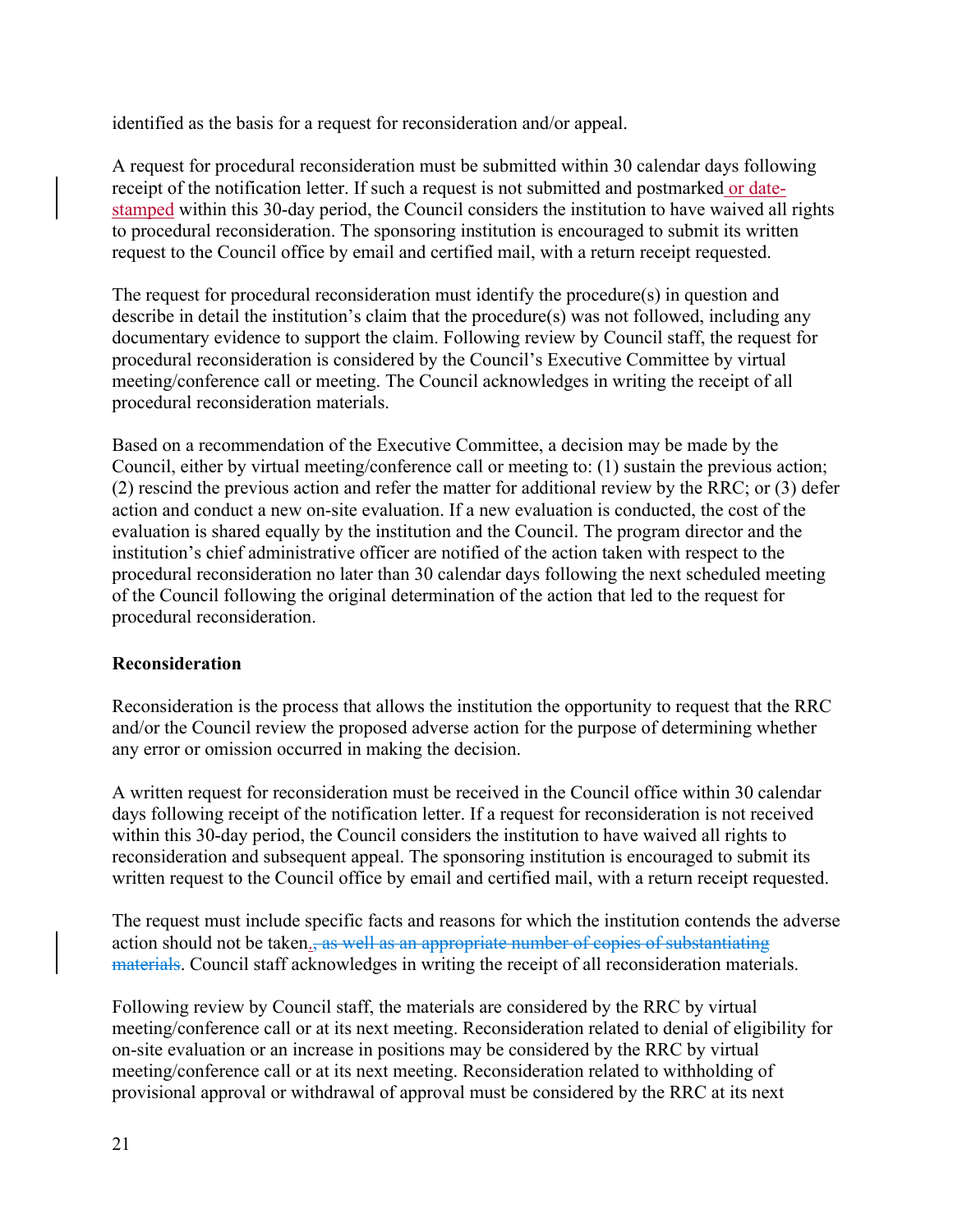meeting.

Related to proposed actions to deny eligibility for on-site evaluation or to deny an increase in positions, the RRC has the options of rescinding or sustaining the proposed action.

Reconsideration of the adverse action is completed no later than the next scheduled meeting of the RRC following the original determination. The program director and the institution's chief administrative officer are notified of the RRC action.

Based on a recommendation of the RRC, a decision to sustain or rescind a proposed action to withhold provisional approval or withdraw approval is considered by the Council at its next scheduled meeting. A recommendation may be made by the RRC and/or the Council to assess the request for reconsideration by conducting an on-site evaluation of the residency. The on-site evaluation is designed to evaluate the particular issues or concerns related to the adverse action.

When an on-site evaluation is conducted, action is deferred to the second scheduled meeting following the original determination of the adverse action. The program director and the institution's chief administrative officer are notified of the Council's action.

During the reconsideration process, a representative(s) of the institution under reconsideration may request in writing the opportunity to provide a statement to the RRC regarding the proposed adverse action. Any additional information that is to be brought to the attention of the RRC must be submitted to the Council office prior to the meeting.

### **Appeal**

Following completion of the procedural reconsideration and/or reconsideration processes, the institution may appeal the decision to a hearing committee. The appeal process followed by the Council is articulated in CPME 935b, *Guidelines for the Conduct of Appeals and Arbitration by Residencies, Fellowships, Providers of Continuing Education, and Specialty Boards*. The institution is free to pursue a substantive and/or procedural claim.

### **REAPPLICATION FOLLOWING WITHHOLDING OR WITHDRAWAL OF APPROVAL**

An institution seeking approval of a residency program that has had provisional approval withheld or approval withdrawn is expected to follow the procedures outlined for new residencies (see Application for Provisional Approval of a New Residency Program and Fees). With respect to re-evaluation of a program that has had provisional approval withheld or approval withdrawn, the RRC will focus principal attention on those areas that were of greatest concern in the original decision to withhold provisional approval or withdraw approval.

# **AUTHORIZATION OF INCREASES IN RESIDENCY POSITIONS**

Increases in residency positions are considered and authorized by the RRC. Applications for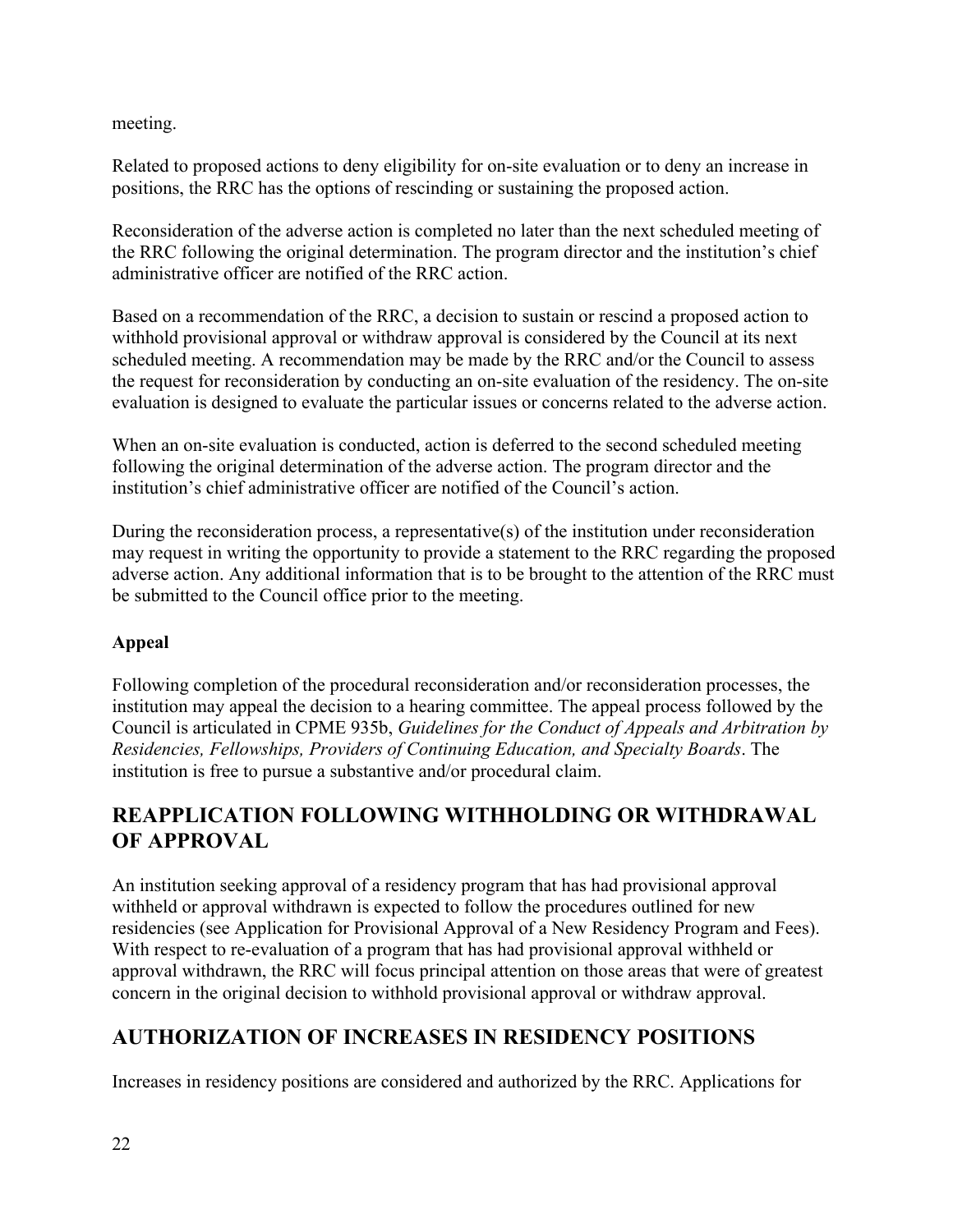increases are considered by e-ballot, virtual meeting/conference call, or at a meeting of the RRC. The RRC has the prerogative of taking no action on the application in order to request further information from the sponsoring institution and/or to discuss the application during a subsequent e-ballot, virtual meeting/conference call, or meeting.

Institutions seeking authorization of increases in positions in provisionally approved and/or approved residencies are required to submit CPME form 345, *Application for Increase in or Reclassification of Residency Positions*, required supplemental materials, and an application fee (see Fee Policies). The application must be submitted prior to activation of the residency position(s), preferably at least six months before the anticipated starting date. A six-month lead time is necessary should additional information be required.

The effective date of granting an authorization of increased residency positions by the RRC will be no earlier than the date on which the program has both authorization of the increase and the additional resident(s) in place.

In order to determine whether the institution has the appropriate resources for an increase in residency positions, the RRC will review information including, but not limited to:

- The last on-site evaluation report, pertinent progress report materials, and most recent approval letter,
- A completed CPME form 345, *Application for Increase in or Reclassification of Residency Positions*. The application provides information regarding the rationale for the proposed increase with supporting documentation to justify the increased number of positions.
- Residency logs (to be reviewed online).

**The RRC will not consider an application for an increase submitted by a program on probation.** If a program on probation increases positions without authorization, the Council will withdraw approval of the program at its next scheduled meeting.

If the sponsoring institution fails to respond in writing within six months to written requests from Council staff and/or the RRC for information to complete the application, the application will be terminated by staff. Council staff will correspond with the program director and the institution's chief administrative officer to inform them that the application has been terminated. The sponsoring institution may submit a new application, supplemental materials, and application fee after the application has been terminated.

### **ONE-TIME INCREASE IN POSITIONS**

If a program will exceed its number of approved residency positions (per training year or overall complement) for more than three months of training, the program director must apply for a onetime increase in positions by submitting CPME form 345, *Application for Increase in or Reclassification of Residency Positions*, and an application fee (see Fee Policies).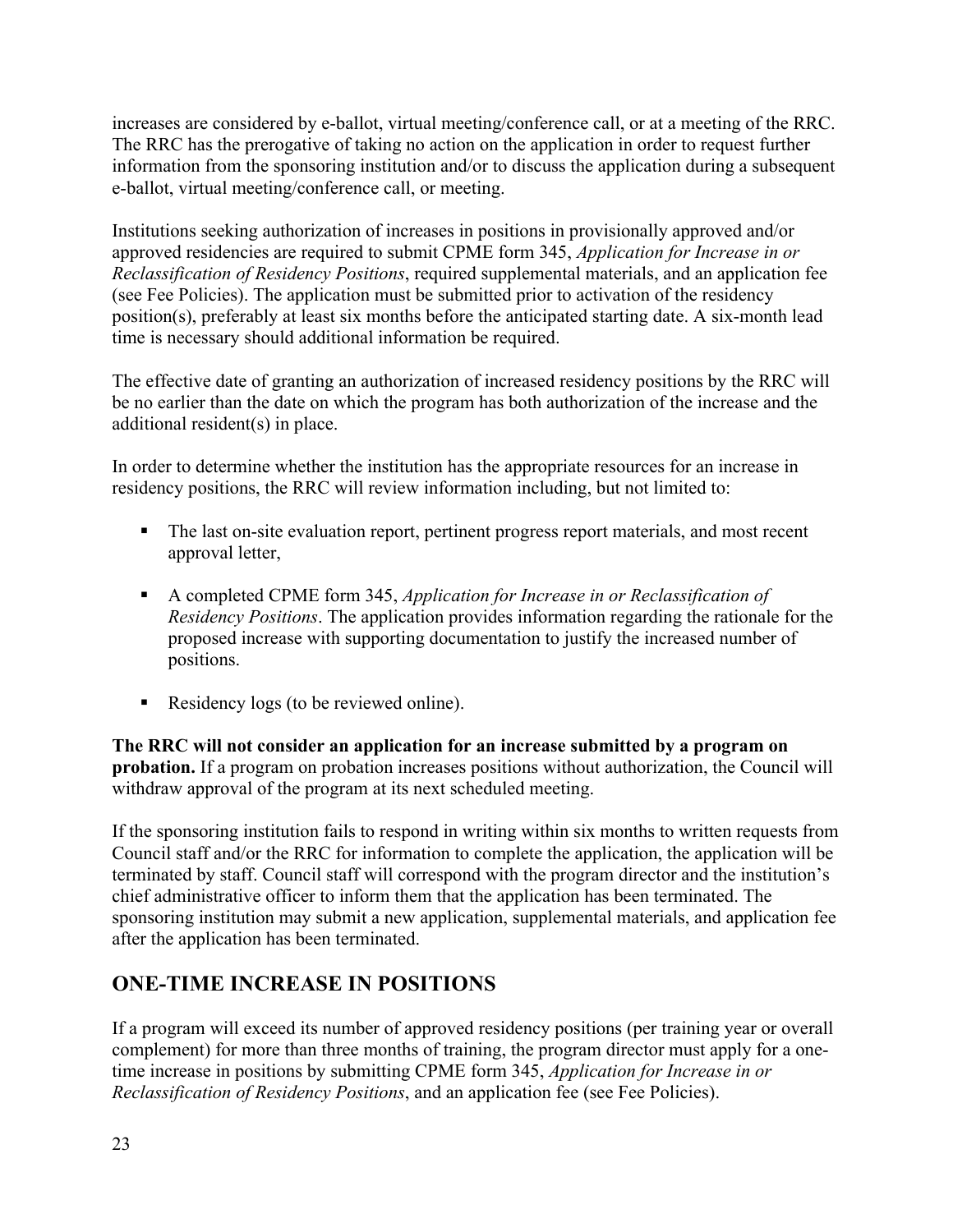### **INCREASE IN POSITIONS TO ACCEPT RESIDENTS DUE TO PROGRAM CLOSURE**

When an institution accepts multiple residents from a program that is closing, leading to an increase in positions, CPME requires the institution to submit CPME form 345, *Application for Increase in Positions*, and the corresponding fee. Programs will need to follow the procedure for resident transfer for all residents entering the program; however, the transfer fee will only be assessed for a single resident.

### **RECLASSIFICATION OF APPROVED POSITIONS**

Applications for reclassifying approved positions are considered by e-ballot, virtual meeting/conference call, or at a meeting of the RRC. The RRC has the prerogative of taking no action on the application in order to request further information from the sponsoring institution and/or to discuss the application during a subsequent e-ballot, virtual meeting/conference call, or meeting.

A program may request one of the following by submitting CPME form 345, *Application for Increase in or Reclassification of Residency Positions*, required supplemental materials, and an application fee (see Fee Policies):

- Reclassification of one or more PMSR to PMSR/RRA positions in provisionally approved and/or approved residencies
- Reclassification of one or more PMSR/RRA positions to PMSR positions in provisionally approved and/or approved residencies

The application must be submitted prior to reclassification of the residency position(s), preferably at least six months before the anticipated change. A six-month lead time is necessary should additional information be required.

In order for the RRC to determine whether the institution has the appropriate resources for the reclassification of residency positions, the institution must submit the following information for review:

- A cover letter signed by the program director indicating why the institution is reclassifying the residency program, identifying the number of positions to be reclassified and the effective date of the reclassification.
- **EXECUTE:** Letters of attestation from current and incoming residents affected by the change.
- If the institution is reclassifying a portion of the approved positions, an explanation as to how the institution will determine which of the current residents will be offered the reclassified position(s).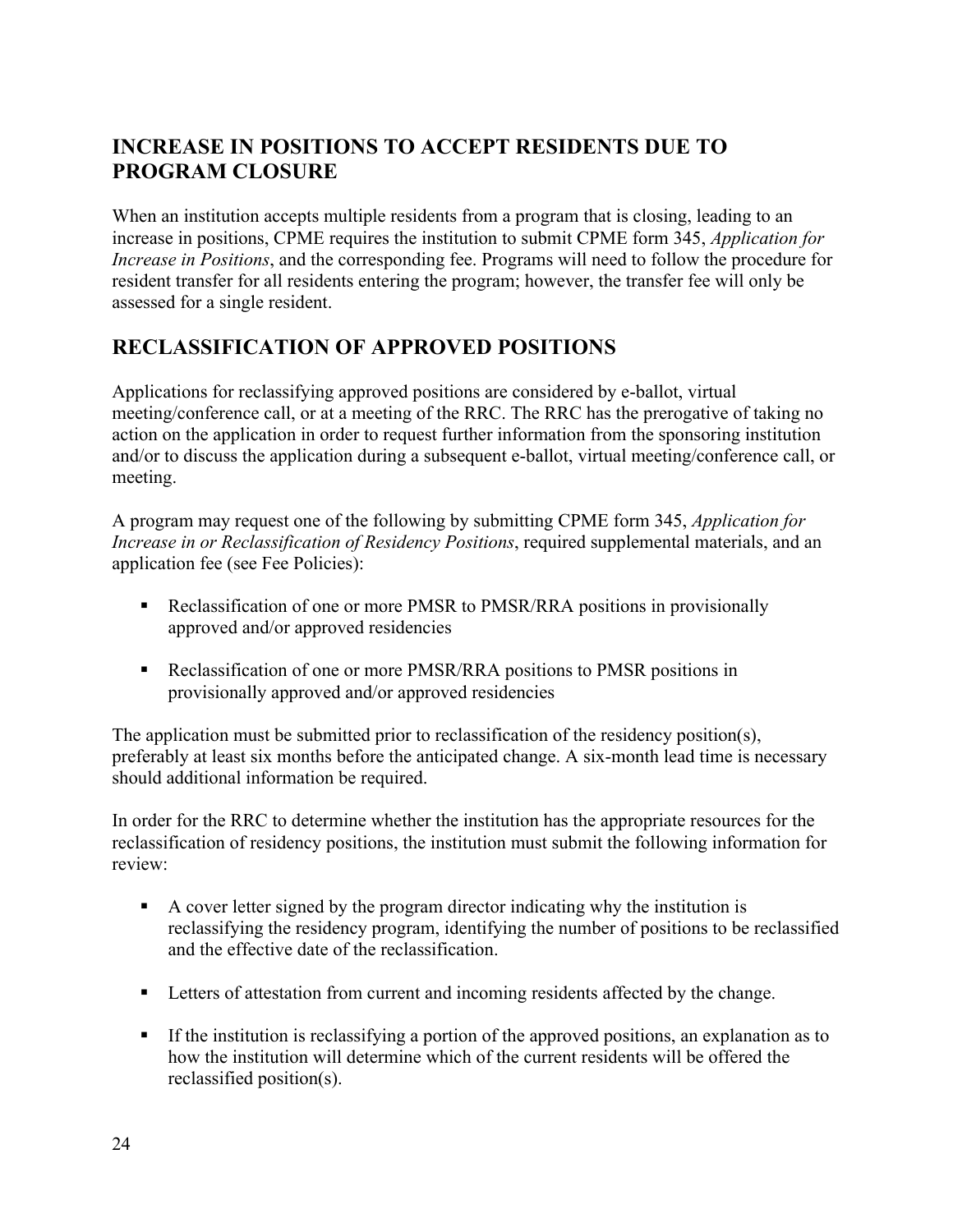- Sample contracts for residents affected by the change.
- A sample PMSR and or PMSR/RRA certificate.
- A completed CPME form 345. The application provides information regarding the rationale for the proposed reclassification with supporting documentation.

The RRC will also review the last on-site evaluation report, pertinent progress report materials, the most recent approval letter, and resident logs.

**The RRC will not consider an application for a reclassification from PMSR to PMSR/RRA submitted by a program on probation.** If a program on probation reclassifies positions without authorization, the Council will withdraw approval of the program at its next scheduled meeting.

If the sponsoring institution fails to respond in writing within six months to written requests from Council staff and/or the RRC for information to complete the application, the application will be terminated by staff. Council staff will correspond with the program director and the institution's chief administrative officer to inform them that the application has been terminated. The sponsoring institution may submit a new application, supplemental materials, and application fee after the application has been terminated.

# **ONE–TIME CERTIFICATE REQUESTS**

Institutions that sponsor podiatric residency programs may submit the following one-time certificate requests for a resident in either a PMSR or a PMSR/RRA:

- A resident in a PMSR/RRA who cannot complete the RRA requirement
- A resident in a PMSR/RRA that requires 48 months to complete who only completes 36 months of training.

**An institution that sponsors a PMSR residency may not request a one-time PMSR/RRA certificate even if the resident has met the requirements of a PMSR/RRA. However, the program may apply to reclassify all or a portion of the residency positions to PMSR/RRA. The application to reclassify the residency must be submitted at least six months prior to the resident's completion of training.** 

### **INACTIVE STATUS**

A residency or position(s) in an approved residency that are temporarily inactive will be considered eligible for continued approval for a period not to exceed three years immediately following completion of the last full year of training. A residency that is not reactivated within three years must follow the application procedures for new programs if and when training is reinitiated. If a residency position(s) is not reactivated within three years, the sponsoring institution must submit CPME form 345, *Application for Increase in or Reclassification of Residency Positions*, and the application fee if and when the position(s) are to be reactivated. (An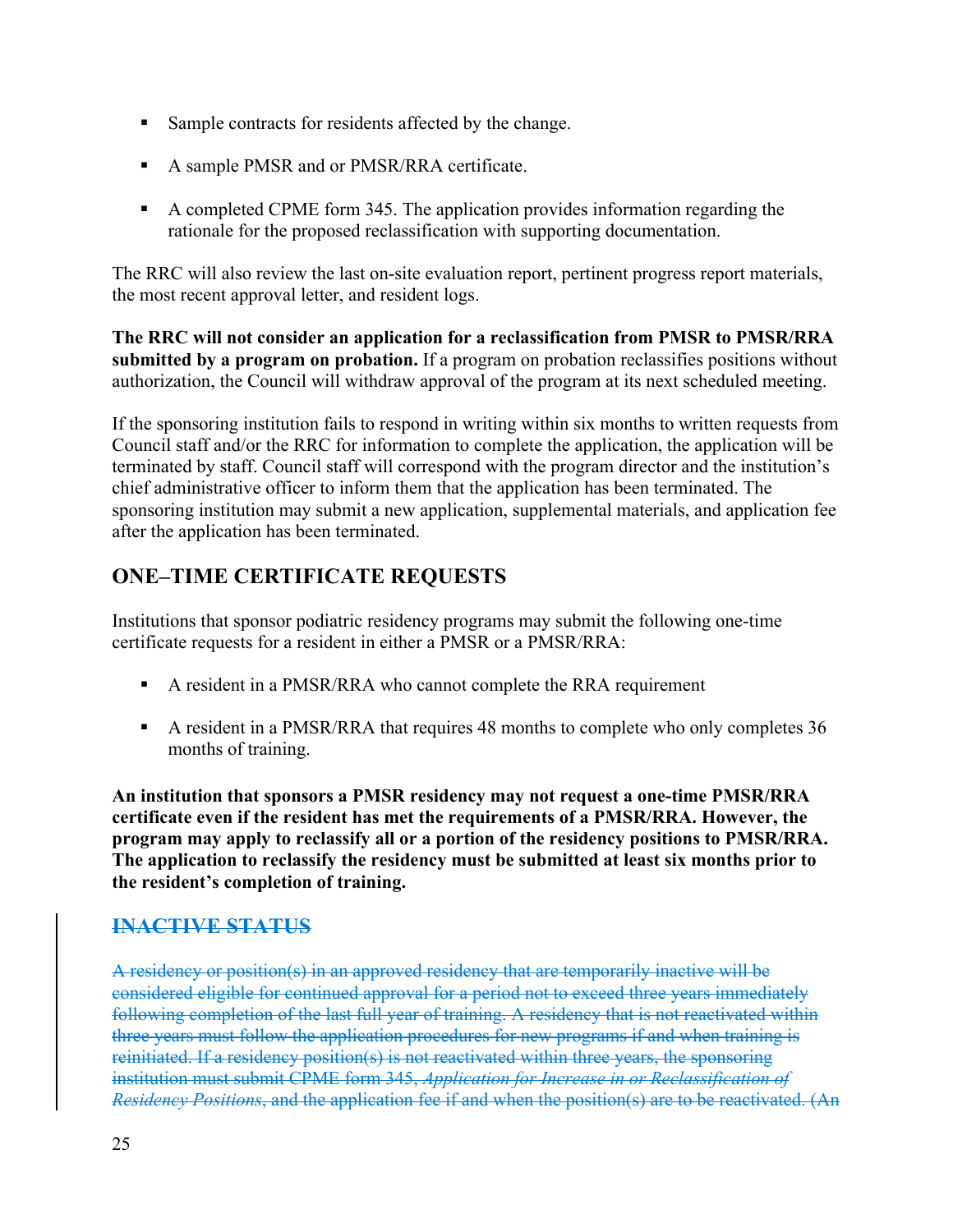inactive program or position is one in which funding, staffing, or available training resources have been interrupted or in which a suitable or interested candidate for the residency has been unavailable.)

### **Inactive Status for Provisionally Approved Programs**

A residency or position(s) in a provisionally approved residency that is temporarily inactive will be considered eligible for continued approval for a period not to exceed two years immediately following the granting of provisional approval by the Council. A residency that is not activated within two years must follow the application procedures for new programs if and when training is initiated. If a residency position(s) is not activated within two years, the sponsoring institution must submit CPME form 345, *Application for Increase in Positions*, and the application fee if and when the position(s) is to be activated or reactivated. (An inactive program or position is one in which funding, staffing, or available training resources have been interrupted or in which a suitable or interested candidate for the residency has been unavailable.)

Institutions with inactive, approved programs are required to submit annual report forms and annual assessment fees throughout the recognized period of inactivation.

The RRC will not consider extensions of approval for inactive programs that have reached the end of their approval period.

### **RESIGNATION, TERMINATION, OR SUSPENSION OF THE RESIDENT**

If a resident resigns from or is terminated or suspended from a residency for any reason, written notice must be sent to the Council office within 30 calendar days of the termination date. It is the responsibility of the program director to notify the Council of any resignation, suspension, or termination of a resident, regardless of the approval status of the program.

If the resident's appointment is suspended or terminated, the notice must indicate the general cause for the termination but need not contain a statement of specific facts. The notice also must contain a description of the process by which the suspension or termination decision was reached to assure that institutional due process procedures were followed.

### **EXTENSION OF TRAINING**

The program must notify the Council regarding extension of training. When the extension goes beyond three full months, the notice must include:

- a revised contract;
- training schedule for the extended period of training;
- $\blacksquare$  the projected completion date;
- $\blacksquare$  the reason for extension of training; and
- the impact extension of training will have on the other residents in the program.

Additional information may be required by the RRC, including submission of CPME form 345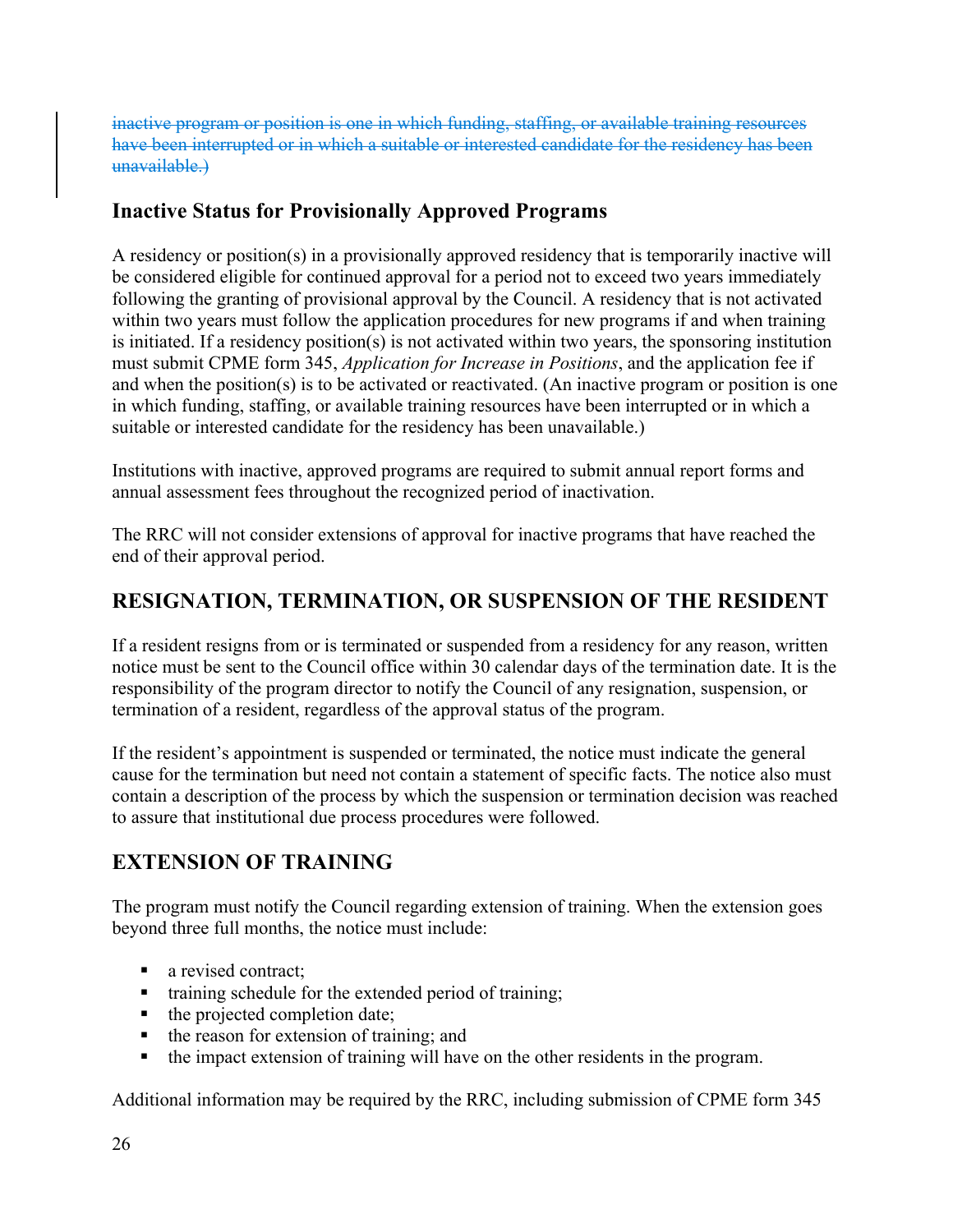and applicable fees.

Leave of absence: If a resident's leave of absence results in extension of training, the program must submit written notice to Council staff within 30 days of the resident's return from a leave of absence.

Performance improvement: The program must submit written notice to the Council for performance improvement plans that result in extension of resident training beyond 36 months.

### **PROGRAM TERMINATION**

If an institution with an approved residency closes or if for any other reason the program is discontinued, the Council will withdraw approval of the program based on voluntary termination by the sponsoring institution, effective on the date of closure or termination of the residency.

It is the responsibility of the program director and the chief administrative officer to notify the Council in writing of termination of the residency. Additionally, the institution is required to verify to the Council, in writing, that all current residents, incoming residents, and program applicants selected for interview have been informed of the voluntary termination of the program (when possible, applicants must be notified in writing prior to the interview) (see Resident Notification of Action).

Within 30 days of the closure of the program, the sponsoring institution must complete the Annual Report or provide a formal letter to the Council identifying the names of the residents who have completed the program and copies of certificates (if applicable).

When an institution voluntarily discontinues a residency prior to completion of the training cycle, arrangements may be made to transfer the resident(s) to another approved residency (see Resident Transfer).

### **RESIDENT TRANSFER**

Resident transfers must be submitted to CPME for review by the Chair of the Residency Review Committee within 30 days of the resident's official acceptance.

#### **Residents Re-entering Training ProgramsResidency**

Residents who possess a certificate in any category and wish to re-enter residency training must begin as a first- year resident and complete three full -years of training.

#### **Residents Repeating First Year of Training**

A resident who has completed one or more years of training and wishes to restart training in a different residency program as a first-year resident is not considered a resident transfer. As such, logs and completed rotations will not transfer into meeting the requirements of the new program.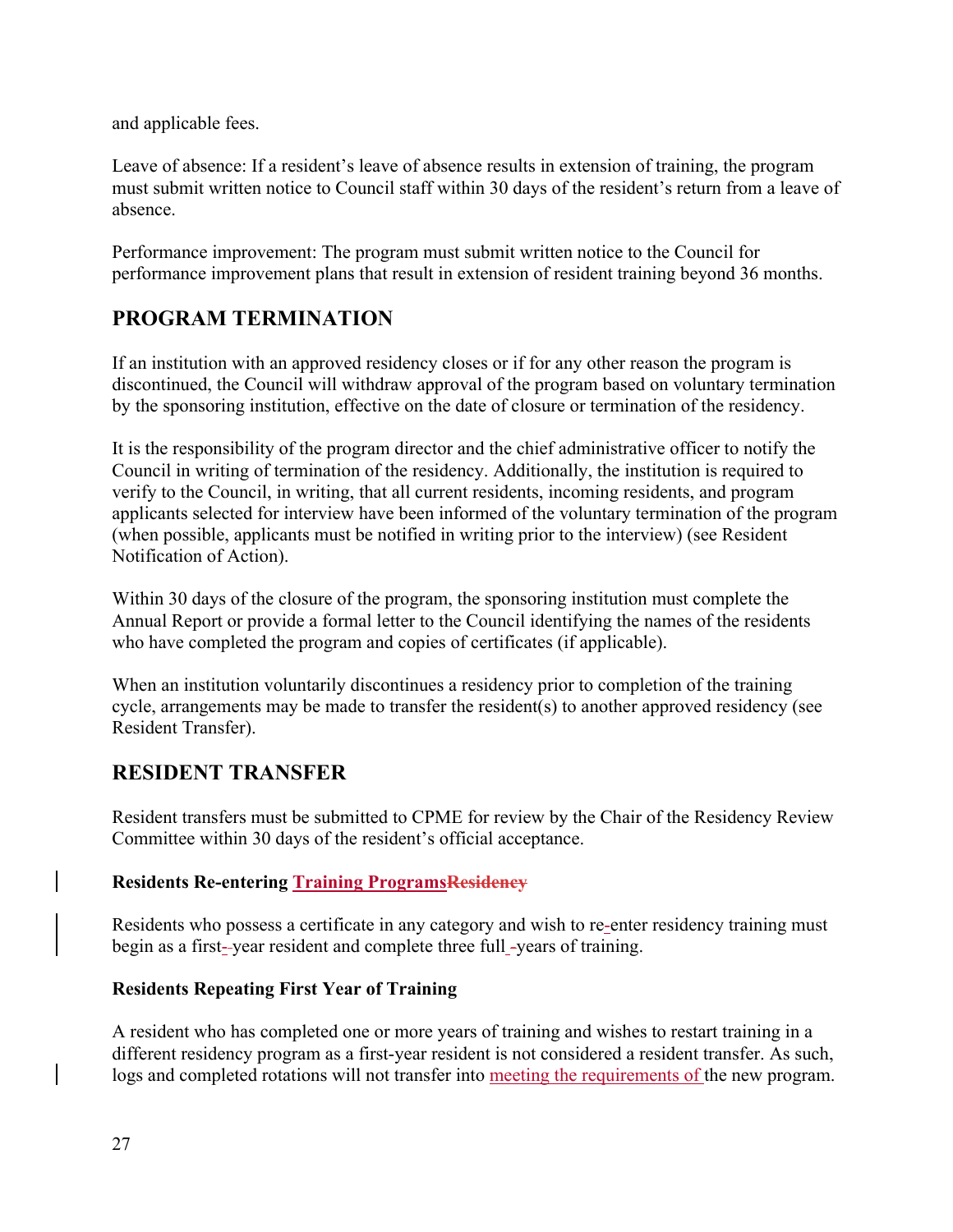#### **Residents Repeating Second Year of Training**

A resident who has completed two years of training and wishes to repeat the second year of training as a transfer resident must also complete the third year of training, regardless of the overall length of training completed. The program may not request early graduation of the resident, even if the resident meets all the training requirements.

#### **Resident Transfer in the Third Year of Training**

Residents must spend at least 11 months of training in the program that awards the certificate. This policy will not impact residents who must transfer due to program closure.

#### **Documentation Required for Transfer**

The director of the program accepting the resident must submit the transfer fee (see Fee Policies) and the following information to the Council office within 30 days of the resident's official acceptance:

- The name of the releasing institution, the category of the residency program, and the dates the resident participated in the program
- Confirmation that the resident is transferring into an open position and the year into which the resident is accepted
- A list of completed rotations, along with a signed statement that the program director has reviewed the completed assessment forms and residents have successfully completed these rotations
- A statement that the program director has received copies of completed milestones for the transferring resident
- Comprehensive training schedule for the remainder of the resident's training that allows for achievement of all prescribed competencies specific to the residency category.

Program directors are required to provide copies of completed assessment forms and all completed milestones to the director of the program accepting a resident transfer, regardless of the reason the resident has left the previous residency program.

Once Council staff has determined that the transfer request is complete, it is forwarded to the RRC chair for consideration. If the RRC chair approves the transfer, the institution to which the resident has transferred may grant a certificate indicating successful completion of a residency. The institution is authorized to grant only a certificate of completion for the residency category in which it is approved by the Council.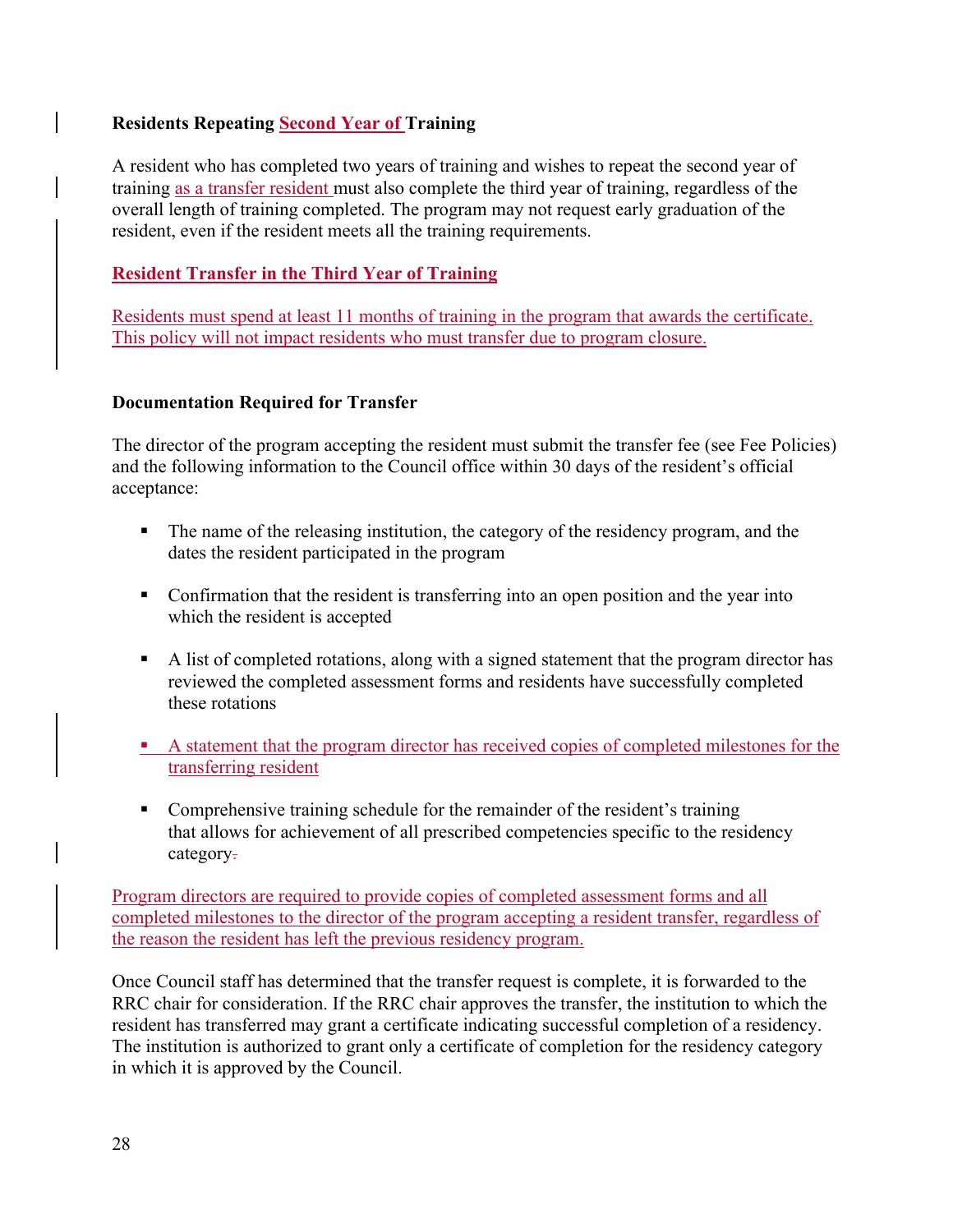If the Council's procedures for resident transfers are not followed, the resident involved may not be granted a certificate of completion by any residency and may lead to probation of the program.

### **INTERNAL RESIDENT TRANSFER**

A program that sponsors both PMSR and PMSR/RRA programs may initiate an internal transfer into an open position from one category to the other with prior approval of the RRC chair. The resident transfer must include all required documentation (outlined above) and the resident transfer fee, as well as attestations signed by the resident(s) acknowledging acceptance of the new residency category.

### **MULTIPLE RESIDENT TRANSFERS DUE TO PROGRAM CLOSURE**

When an institution accepts multiple residents from a program that is closing, CPME will continue to require the institution submit CPME form 345, *Application for Increase in Positions*, and the corresponding fee. Programs will need to follow the procedure for resident transfer for all residents entering the program; however, the transfer fee will only be assessed for a single resident.

### **PROGRAM TRANSFER/CHANGE IN SPONSORSHIP**

Institutional sponsorship of a training program may be transferred from one institution to another under certain circumstances. The program director must contact the Council office in writing within 30 days of sponsorship changes. In the event the program sponsorship change constitutes the addition or removal of a co-sponsor, the institution must notify the Council in writing within 30 days of this change.

The following documentation is required in all cases:

- **EXECUTE:** Letter of intent from the chief administrative officer of the new sponsoring institution or co-sponsoring institution (if applicable)
- **EXECUTE:** Letter from the chief administrative officer of the original sponsoring institution acknowledging the transfer or addition of a co-sponsoring institution
- List of any new administrative staff (CAO/DIO) and podiatric and non-podiatric medical faculty (with board qualification/certification status and professional qualifications)
- Contact information for the program director and CAO/DIO, including phone number, email, and mailing address
- Copies of signed resident contracts
- Curriculum vitae of the program director (if the director is new)
- Copies of affiliation agreements (if applicable)
- Residency manual that includes all required components (refer to CPME 320, requirement 3.9)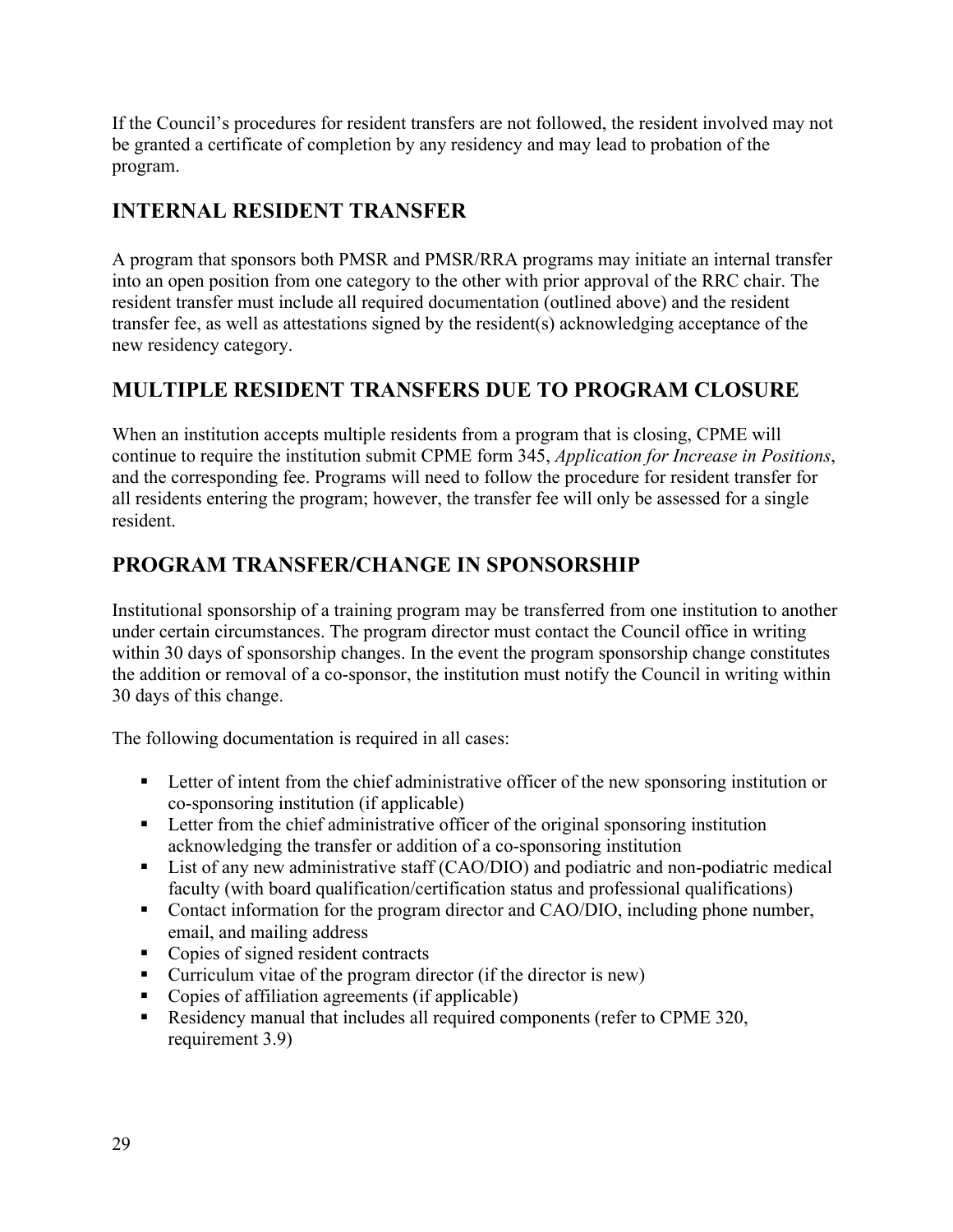A full or focused on-site evaluation may be required. The institution to which the program is transferred must grant a certificate to each resident who successfully completes the program. The certificate must be appropriate for the resident's entire training sequence and the program category approved by the Council.

### **ANNUAL REPORT**

Completion of an annual report form, CPME 340, is required of each institution sponsoring an approved residency beginning with the program's first year of provisional approval. The annual report provides the Council current information for CPME's database and the List of Approved Residencies maintained on the Council's website. As part of the annual report, the Council requests the names of residents completing the program and the new and returning residents in the program.

Co-sponsoring institutions must submit a single copy of CPME 340 that provides information about the program as a whole, rather than each individual co-sponsor submitting its own annual report. The annual report for the co-sponsored program is to include the signatures of the program director and of the chief administrative officers, or their designees, of each cosponsoring institution. (If an institution is involved in a co-sponsorship and also sponsors a separate residency program, the institution is required to participate in preparation of the annual report for the co-sponsored program and to submit a separate annual report for the residency for which it is the sole sponsor.)

If extenuating circumstances exist relative to resident completion of a training year, the program director must notify the Council within 30 days of the decision and provide this information in the annual report. Examples of extenuating circumstances include, but are not limited to, an extension of a resident's training period to address instances of unsatisfactory performance or to complete a portion of the training year the resident was unable to fulfill due to illness and/or disability.

Council staff reviews annual reports and brings concerns to the attention of the RRC at its next meeting. Council staff may correspond with the program director to request that the sponsoring institution provide specific information for consideration at the RRC meeting.

Failure to submit the annual report and/or annual fee is cause for the Council to place the sponsor on probation and subsequently to consider withdrawal of approval. The RRC and/or the Council reserve the right to request additional materials to clarify information in the annual report.

# **CONFIDENTIALITY AND DISCLOSURE POLICIES**

All reports and communications regarding residencies are confidential within the Council, RRC, appeal committees, evaluation teams, and Council staff. On-site evaluators, RRC members, and Council members sign a confidentiality statement on a periodic basis, confirming that privileged information will not be disclosed in any manner.

Because of the tripartite relationship of accreditation, certification, and licensure, the Council has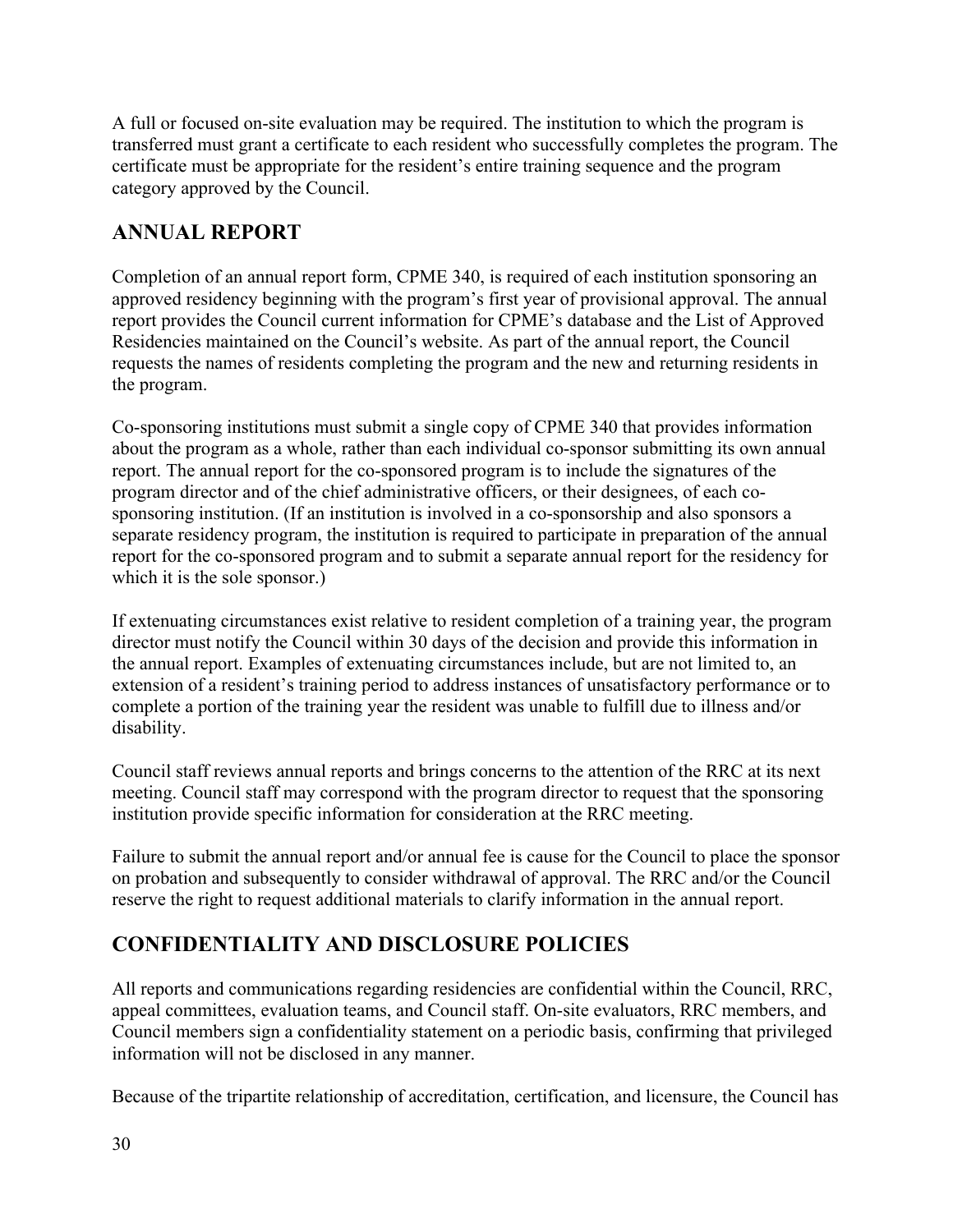the prerogative of providing confidential information regarding the approval status of residencies to the appropriate Council-recognized specialty boards and to state boards for examination and licensure, upon the specific written requests of these organizations.

All proceedings of the RRC and the Council with respect to determining residency recommendations and actions are held in executive session.

The Council office, RRC, and the Council will not release or confirm the following information in any form:

- The name or status of a sponsoring institution that has initiated contact with the Council office concerning an application for provisional approval, increase in positions, or reclassification of approved positions
- The name or status of a sponsoring institution that has applied for provisional approval or an increase in positions but has not yet been informed of a decision
- The name or status of a sponsoring institution that has applied for and been denied eligibility for on-site evaluation or authorization of an increase in or reclassification of approved positions (prior to exhaustion of the procedural reconsideration, reconsideration, and appeal processes, as applicable)
- The name or status of a sponsoring institution that has had provisional approval withheld or approval withdrawn (prior to exhaustion of the procedural reconsideration, reconsideration, and appeal processes)

The List of Approved Residencies on the Council's website identifies residencies that are eligible for on-site evaluation, residencies holding provisional approval, residencies that are approved, and residencies approved on a probationary basis. Areas of noncompliance, as reflected by standard and requirement numbers, will be included in the probationary information.

Withdrawal of program approval is published following exhaustion of the entire process of procedural reconsideration, reconsideration, and appeal or following the institution's indication that it does not wish to pursue these processes.

# **THIRD-PARTY COMMENT**

The Council provides opportunity for individuals or organizations to submit written comments concerning an institution's qualifications for provisional or continued approval. The Council will publish notices in *APMA News* and on its website regarding its plans to conduct either a focused evaluation or a comprehensive evaluation of an institution that seeks provisional approval or continuation of approval. The notice will indicate the deadline for receipt of third-party comments.

Third-party comments must be signed, address substantive matters relating to the quality of the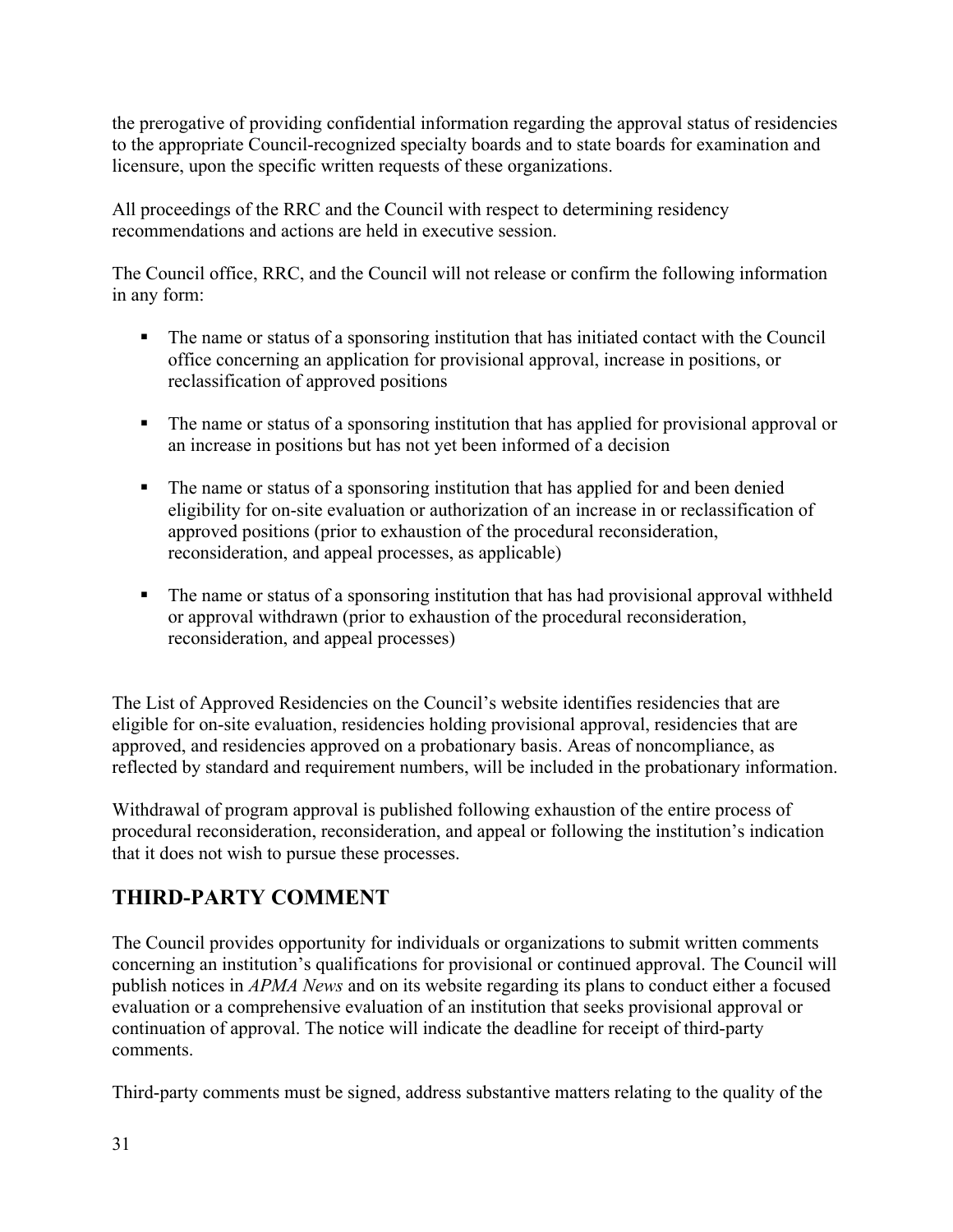program and the CPME standards and requirements, and be received no later than 15 days prior to the program's scheduled visit date. Comments will be forwarded to the evaluation team, and to the program director for response if appropriate, during the evaluation visit process. An updated list that includes the date of each visit is maintained on the Council's website.

### **REVIEW OF FORMAL COMPLAINTS**

A mechanism exists for reviewing formal complaints against approved residencies. The Council reviews only those complaints related to the alleged noncompliance of a program with the Council's standards and requirements. The mechanism for reviewing formal complaints is specified in CPME publication 925, *Complaint Procedures*.

### **STATEMENTS OF APPROVAL STATUS**

An institution sponsoring a provisionally approved residency must use the following statement in reference to its approval status:

The (category of program) sponsored by (name of institution) has been granted provisional approval by the Council on Podiatric Medical Education. Provisional approval is the recognition accorded a new residency that is determined to be in substantial compliance with established standards and requirements. The Council is an independent, specialized accrediting agency that provides accreditation and approval services for the American Podiatric Medical Association.

An institution sponsoring an approved residency must use the following statement in reference to its approval status:

The (category of program) sponsored by (name of institution) is approved by the Council on Podiatric Medical Education. Approval is the recognition accorded a residency that is determined to be in substantial compliance with established standards and requirements. The Council is an independent, specialized accrediting agency that provides accreditation and approval services for the American Podiatric Medical Association.

An institution sponsoring a residency that is approved on a probationary basis must use the following statement in reference to its approval status:

The (category of program) sponsored by (name of institution) is approved on a probationary basis by the Council on Podiatric Medical Education. Probation indicates that a residency is in noncompliance with the Council's standards and requirements for approval to the extent that the quality and effectiveness of the residency are in jeopardy. The Council is an independent, specialized accrediting agency that provides accreditation and approval services for the American Podiatric Medical Association.

No other statements regarding approval by the Council may be used without the permission of the Council.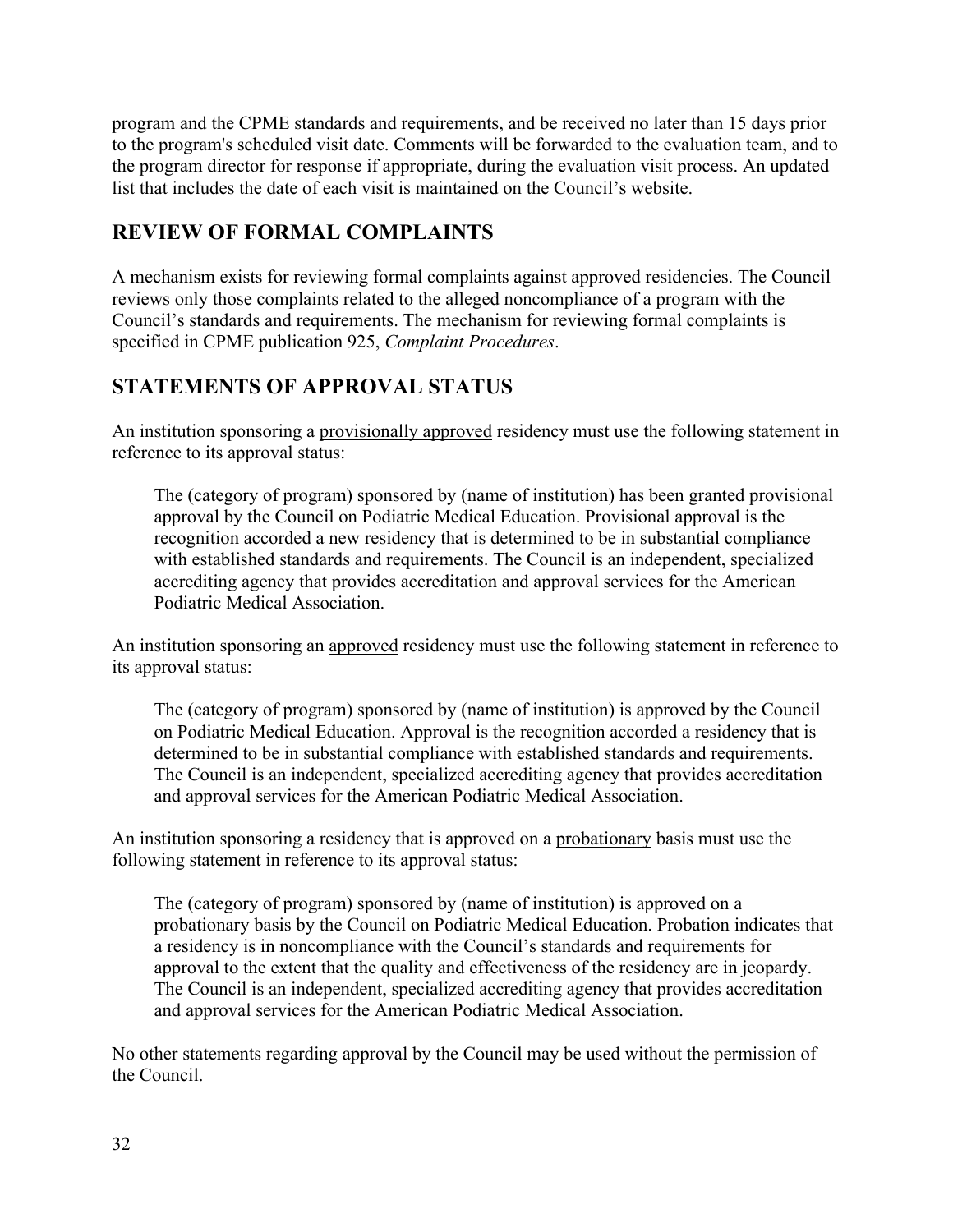### **ASSESSMENT OF EVALUATOR EFFECTIVENESS**

The effectiveness of the on-site evaluation process is assessed formally by the institution and the evaluation team. The Collaborative Residency Evaluator Committee (CREC) monitors the effectiveness of on-site evaluators by reviewing evaluation questionnaires completed by institutions regarding the performance of on-site evaluators, as well as those completed by the team leaders and other team members. CREC forwards a report of its review, identifying areas requiring follow-up and evaluators who might require remediation or dismissal to the Executive Committee of the Council for its review. CREC is the collaborative effort of ABFAS, ABPM, and the Council to develop, implement, and review procedures to select, train, and assess podiatric residency evaluators and team chairs.

In reviewing evaluation team reports, the RRC may forward comments about individual evaluators to the Council's Executive Committee. To assure objectivity in its approval recommendations, the RRC is never provided the post-evaluation questionnaires completed by the sponsoring institution and evaluation team members.

The Council commends effective evaluators and provides remediation for ineffective evaluators. The RRC, CREC, and/or the Executive Committee may suggest to the Council that evaluators who demonstrate repeated ineffectiveness be removed from the list of residency evaluators.

# **NONDISCRIMINATION POLICY**

The Council prohibits discrimination related to all of its activities on the basis of sex, creed, race, national origin, age, color, sexual orientation, gender identification, political belief, disability, or any other factor protected by law.

# **FEE POLICIES**

The Council has developed fee schedules for various aspects of its evaluation and recognition activities as outlined in CPME's Residency Fees document.

The costs related to on-site evaluations of new programs are borne by the sponsoring institution. The Council requires pre-payment of a specified on-site evaluation fee.

Institutions that have had provisional approval withheld or approval withdrawn and subsequently reapply must submit a reapplication fee.

The Council has established an annual fee assessed each institution sponsoring an approved residency or residencies. The Council assesses a per-program fee and a per-resident fee. A late fee is assessed related to submission of the annual assessment fee.

Institutions requesting appeals of adverse actions are assessed a portion of the anticipated actual costs prior to the appeal. Institutions are billed the remainder of any additional actual costs after the appeal.